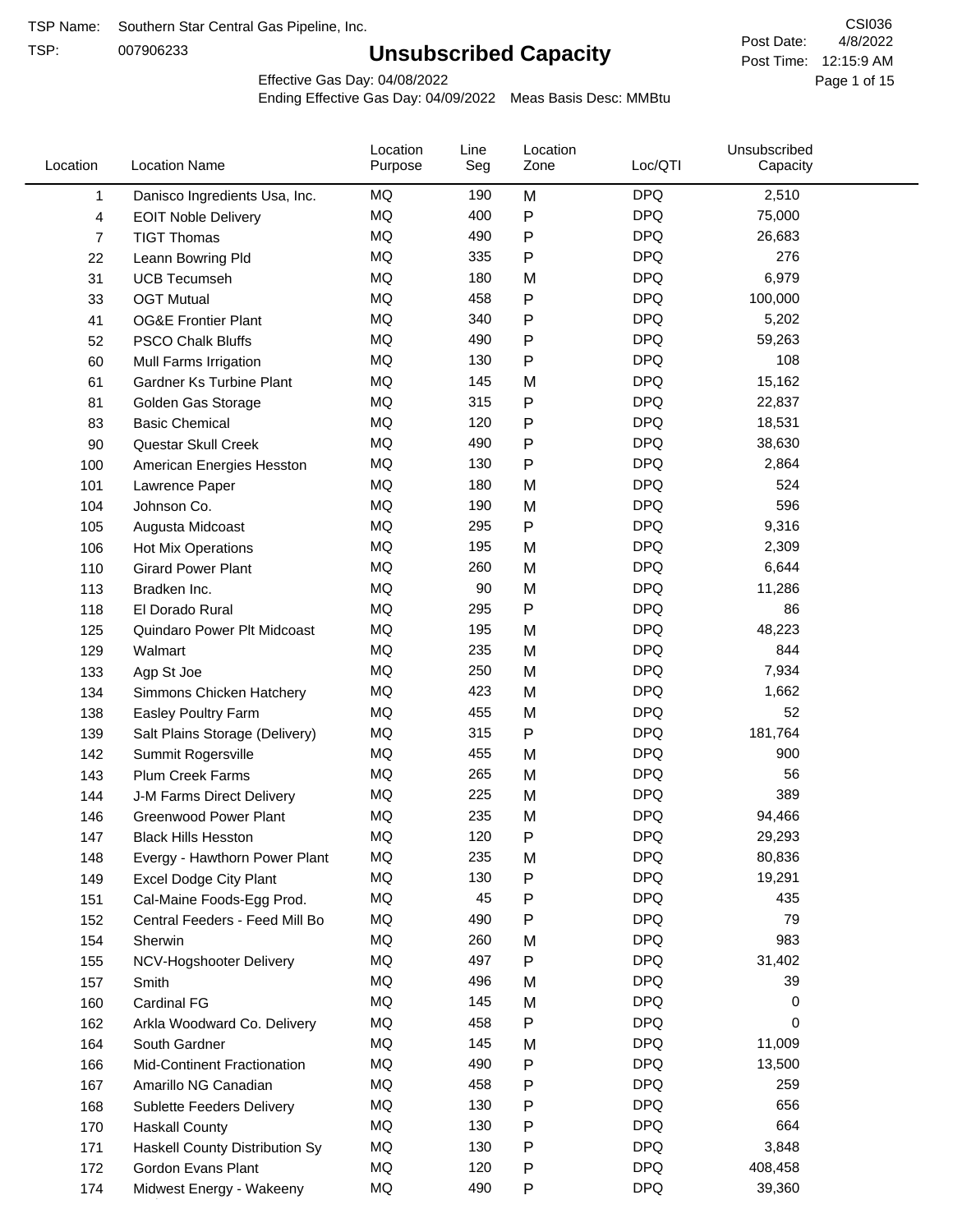TSP:

## **Unsubscribed Capacity**

4/8/2022 Page 2 of 15 Post Time: 12:15:9 AM CSI036 Post Date:

Effective Gas Day: 04/08/2022

| Location | <b>Location Name</b>                  | Location<br>Purpose | Line<br>Seg | Location<br>Zone | Loc/QTI    | Unsubscribed<br>Capacity |  |
|----------|---------------------------------------|---------------------|-------------|------------------|------------|--------------------------|--|
| 175      | <b>Industrial Park</b>                | MQ                  | 455         | M                | <b>DPQ</b> | 18,613                   |  |
| 176      | Uc Flint Oaks Hunt Club               | MQ                  | 498         | M                | <b>DPQ</b> | 3                        |  |
| 178      | ONG-Enid                              | MQ                  | 405         | ${\sf P}$        | <b>DPQ</b> | 6,050                    |  |
| 179      | ONG-SW Oklahoma City                  | MQ                  | 340         | $\mathsf{P}$     | <b>DPQ</b> | 33,833                   |  |
| 180      | <b>Superior Carney</b>                | MQ                  | 390         | P                | <b>DPQ</b> | 12,290                   |  |
| 181      | DCP NW Booster                        | <b>MQ</b>           | 390         | P                | <b>DPQ</b> | 3,761                    |  |
| 183      | <b>DCP West Edmond</b>                | <b>MQ</b>           | 400         | ${\sf P}$        | <b>DPQ</b> | 2,865                    |  |
| 184      | <b>Constellation NewEnergy -</b>      | MQ                  | 493         | M                | <b>DPQ</b> | 1,847                    |  |
| 185      | <b>Constellation NewEnergy -</b>      | MQ                  | 333         | $\mathsf{P}$     | <b>DPQ</b> | 3,502                    |  |
| 186      | Dennis Langley                        | MQ                  | 190         | M                | <b>DPQ</b> | 239                      |  |
| 189      | Dogwood Energy Power Plant            | MQ                  | 235         | M                | <b>DPQ</b> | 118,246                  |  |
| 193      | <b>KGS Cessna Delivery</b>            | MQ                  | 120         | P                | <b>DPQ</b> | 5,410                    |  |
| 195      | <b>Black Hills Lyons</b>              | <b>MQ</b>           | 45          | P                | <b>DPQ</b> | 4,300                    |  |
| 197      | High Plains Ranch, LLC                | <b>MQ</b>           | 130         | P                | <b>DPQ</b> | 1,180                    |  |
| 198      | West Drumright                        | <b>MQ</b>           | 390         | $\mathsf{P}$     | <b>DPQ</b> | 3,216                    |  |
| 202      | Evergy - West Gardner                 | <b>MQ</b>           | 145         | M                | <b>DPQ</b> | 96,401                   |  |
| 203      | <b>Black Hills- Southern Terminal</b> | MQ                  | 333         | $\mathsf{P}$     | <b>DPQ</b> | 65                       |  |
| 204      | Welch                                 | MQ                  | 225         | M                | <b>DPQ</b> | 290                      |  |
| 206      | Arma-Girard-Pittsburg                 | MQ                  | 260         | M                | <b>DPQ</b> | 29,402                   |  |
| 207      | Cher-Scam-W. Min-Carona-              | MQ                  | 260         | M                | <b>DPQ</b> | 546                      |  |
| 208      | <b>KGST Alden Interconnect</b>        | MQ                  | 490         | ${\sf P}$        | <b>DPQ</b> | 25,000                   |  |
| 501      | <b>Arkansas City</b>                  | <b>MQ</b>           | 333         | M                | <b>DPQ</b> | 16,895                   |  |
| 510      | Clearwater                            | <b>MQ</b>           | 120         | P                | <b>DPQ</b> | 492                      |  |
| 512      | <b>Conway Springs</b>                 | <b>MQ</b>           | 120         | P                | <b>DPQ</b> | 1,499                    |  |
| 525      | Harper                                | <b>MQ</b>           | 120         | P                | <b>DPQ</b> | 7,336                    |  |
| 530      | Kiowa                                 | MQ                  | 315         | ${\sf P}$        | <b>DPQ</b> | 1,217                    |  |
| 540      | Oxford                                | MQ                  | 333         | P                | <b>DPQ</b> | 6,335                    |  |
| 590      | Wellington                            | <b>MQ</b>           | 333         | P                | <b>DPQ</b> | 14,713                   |  |
| 610      | <b>Ks Prd Domestics</b>               | <b>MQ</b>           | 120         | P                | <b>DPQ</b> | 82                       |  |
| 620      | Ok Prd Domestics                      | MQ                  | 400         | P                | <b>DPQ</b> | 45                       |  |
| 710      | <b>Ks Mkt Domestics</b>               | <b>MQ</b>           | 90          | M                | <b>DPQ</b> | 961                      |  |
| 720      | <b>Ok Mkt Domestics</b>               | MQ                  | 225         | M                | <b>DPQ</b> | 44                       |  |
| 730      | Mo Mkt Domestics                      | MQ                  | 455         | M                | <b>DPQ</b> | 8                        |  |
| 904      | Arnett                                | $\sf{MQ}$           | 458         | P                | <b>DPQ</b> | 1,069                    |  |
| 912      | Capron                                | $\sf{MQ}$           | 315         | P                | <b>DPQ</b> | 110                      |  |
| 1103     | Olathe, KS                            | $\sf{MQ}$           | 190         | M                | <b>DPQ</b> | 92                       |  |
| 2008     | Barnsdall                             | MQ                  | 357         | P                | <b>DPQ</b> | 839                      |  |
| 2009     | Bartlesville & Dewey                  | MQ                  | 357         | P                | <b>DPQ</b> | 47,112                   |  |
| 2016     | Delaware                              | MQ                  | 497         | P                | <b>DPQ</b> | 224                      |  |
| 2056     | Nowata                                | $\sf{MQ}$           | 497         | P                | <b>DPQ</b> | 7,113                    |  |
| 2064     | Pawhuska                              | $\sf{MQ}$           | 334         | P                | <b>DPQ</b> | 7,755                    |  |
| 2101     | Vinita                                | MQ                  | 225         | M                | <b>DPQ</b> | 7,655                    |  |
| 3504     | Alden                                 | MQ                  | 490         | ${\sf P}$        | <b>DPQ</b> | 185                      |  |
| 3508     | Barnard                               | MQ                  | 265         | M                | <b>DPQ</b> | 157                      |  |
| 3512     | Chase                                 | <b>MQ</b>           | 45          | P                | <b>DPQ</b> | 340                      |  |
| 3520     | Ellsworth                             | MQ                  | 265         | M                | <b>DPQ</b> | 1,692                    |  |
| 3524     | Frederick                             | MQ                  | 265         | M                | <b>DPQ</b> | 60                       |  |
| 3528     | Geneseo                               | MQ                  | 265         | M                | <b>DPQ</b> | 712                      |  |
| 3544     | Kanopolis                             | $\sf{MQ}$           | 265         | M                | <b>DPQ</b> | 457                      |  |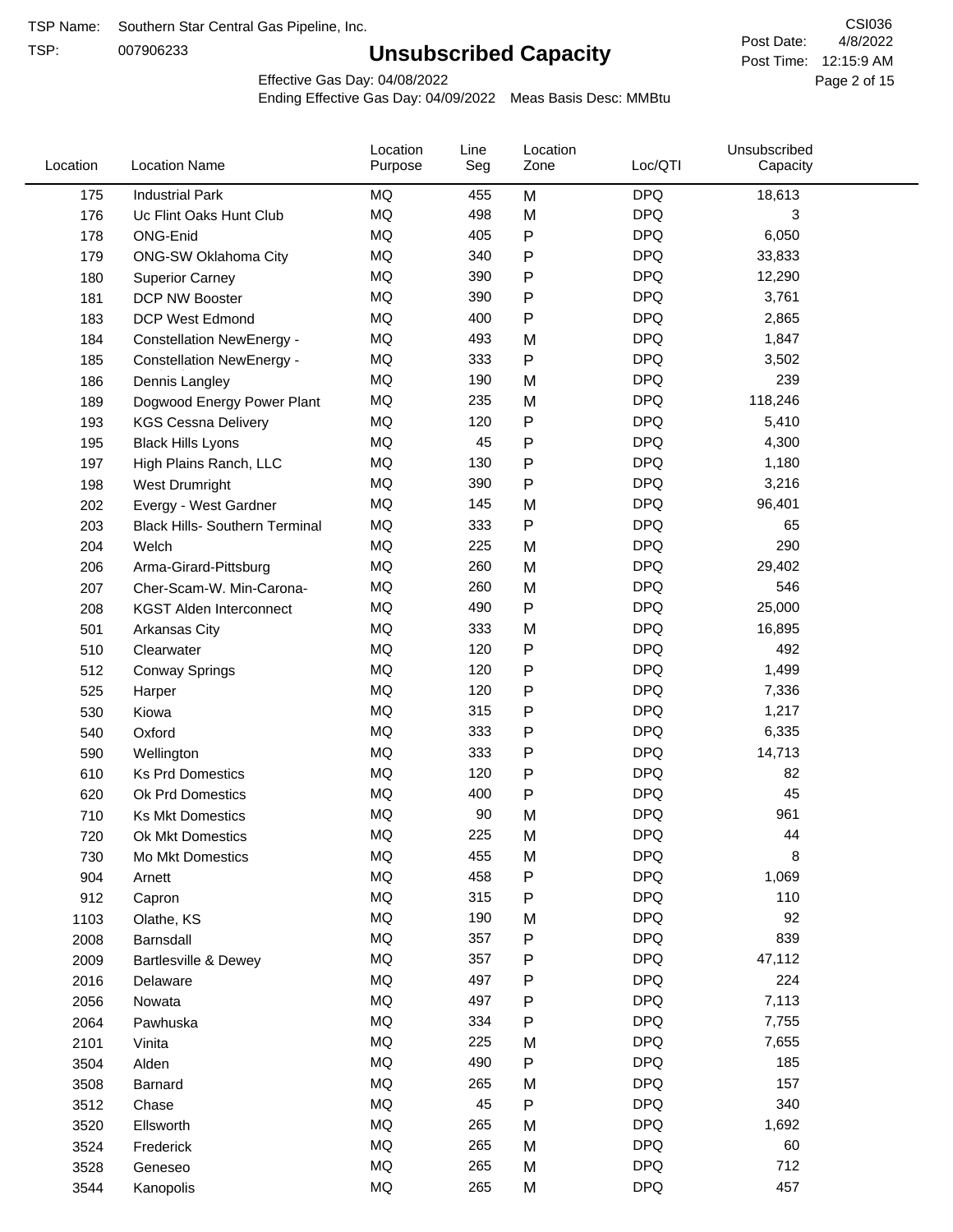TSP: 

# **Unsubscribed Capacity**

4/8/2022 Page 3 of 15 Post Time: 12:15:9 AM CSI036 Post Date:

Unsubscribed

Effective Gas Day: 04/08/2022

Location

Ending Effective Gas Day: 04/09/2022 Meas Basis Desc: MMBtu

Line

Location

| Location | <b>Location Name</b>      | Purpose        | Seg | Zone         | Loc/QTI    | Capacity |  |
|----------|---------------------------|----------------|-----|--------------|------------|----------|--|
| 3548     | Lincoln                   | <b>MQ</b>      | 265 | M            | <b>DPQ</b> | 4,528    |  |
| 3551     | Lucas                     | MQ             | 265 | M            | <b>DPQ</b> | 711      |  |
| 3553     | Luray                     | MQ             | 265 | M            | <b>DPQ</b> | 77       |  |
| 3555     | Minneapolis               | MQ             | 265 | M            | <b>DPQ</b> | 1,424    |  |
| 3572     | Raymond                   | MQ             | 490 | $\mathsf{P}$ | <b>DPQ</b> | 75       |  |
| 3576     | Sylvan Grove              | MQ             | 265 | M            | <b>DPQ</b> | 134      |  |
| 3588     | Vesper                    | MQ             | 265 | M            | <b>DPQ</b> | 42       |  |
| 3608     | <b>Beloit</b>             | MQ             | 265 | M            | <b>DPQ</b> | 12,605   |  |
| 3610     | <b>Burr Oak</b>           | <b>MQ</b>      | 265 | M            | <b>DPQ</b> | 168      |  |
| 3612     | Cawker City               | MQ             | 265 | M            | <b>DPQ</b> | 625      |  |
| 3616     | Downs                     | MQ             | 265 | M            | <b>DPQ</b> | 382      |  |
| 3620     | Esbon                     | MQ             | 265 | M            | <b>DPQ</b> | 63       |  |
| 3624     | Formosa                   | MQ             | 265 | M            | <b>DPQ</b> | 120      |  |
| 3628     | Glen Elder                | MQ             | 265 | M            | <b>DPQ</b> | 125      |  |
| 3640     | Jewell                    | MQ             | 265 | M            | <b>DPQ</b> | 66       |  |
| 3648     | Lebanon                   | MQ             | 265 | M            | <b>DPQ</b> | 178      |  |
| 3652     | Mankato                   | MQ             | 265 | M            | <b>DPQ</b> | 1,807    |  |
| 3654     | Montrose                  | MQ             | 265 | M            | <b>DPQ</b> | 192      |  |
| 3660     | Osborne                   | MQ             | 265 | M            | <b>DPQ</b> | 4,776    |  |
| 3676     | Smith Center              | MQ             | 265 | M            | <b>DPQ</b> | 1,401    |  |
| 4812     | Carthage, Jasper, & Lamar | MQ             | 450 | M            | <b>DPQ</b> | 5,570    |  |
| 5002     | East Liberty Receipt      | M <sub>2</sub> | 260 | M            | <b>RPQ</b> | 42,602   |  |
| 6565     | Murray Gil Plant          | MQ             | 120 | $\sf P$      | <b>DPQ</b> | 166,038  |  |
| 6704     | Atlanta                   | MQ             | 333 | M            | <b>DPQ</b> | 107      |  |
| 6706     | Augusta & Leon            | MQ             | 295 | ${\sf P}$    | <b>DPQ</b> | 46,347   |  |
| 6712     | Benton                    | MQ             | 300 | M            | <b>DPQ</b> | 22       |  |
| 6714     | Burden                    | MQ             | 333 | M            | <b>DPQ</b> | 137      |  |
| 6716     | Cambridge                 | MQ             | 333 | M            | <b>DPQ</b> | 83       |  |
| 6720     | Dexter                    | MQ             | 333 | M            | <b>DPQ</b> | 128      |  |
| 6722     | Douglas                   | MQ             | 295 | ${\sf P}$    | <b>DPQ</b> | 4,069    |  |
| 6724     | El Dorado                 | MQ             | 300 | M            | <b>DPQ</b> | 14,336   |  |
| 6764     | Potwin                    | <b>MQ</b>      | 300 | M            | <b>DPQ</b> | 125      |  |
| 6780     | Towanda                   | <b>MQ</b>      | 300 | M            | <b>DPQ</b> | 6        |  |
| 6828     | Grenola                   | MQ             | 333 | M            | <b>DPQ</b> | 127      |  |
| 6852     | Madison                   | MQ             | 140 | M            | <b>DPQ</b> | 379      |  |
| 6860     | Olpe                      | MQ             | 140 | M            | <b>DPQ</b> | 129      |  |
| 7158     | <b>OFS Maysville</b>      | M <sub>2</sub> | 385 | $\sf P$      | <b>RPQ</b> | 2,486    |  |
| 9012     | Circleville               | MQ             | 90  | M            | <b>DPQ</b> | 133      |  |
| 9020     | Everest                   | MQ             | 90  | M            | <b>DPQ</b> | 167      |  |
| 9024     | Fairview                  | MQ             | 90  | M            | <b>DPQ</b> | 171      |  |
| 9026     | <b>Falls City</b>         | MQ             | 90  | M            | <b>DPQ</b> | 12,490   |  |
| 9032     | Hamlin                    | MQ             | 90  | M            | <b>DPQ</b> | 50       |  |
| 9034     | Hiawatha                  | $\sf{MQ}$      | 90  | M            | <b>DPQ</b> | 2,895    |  |
| 9036     | Holton                    | MQ             | 90  | M            | <b>DPQ</b> | 4,675    |  |
| 9038     | Horton                    | MQ             | 90  | M            | <b>DPQ</b> | 1,821    |  |
| 9040     | Huron                     | MQ             | 90  | M            | <b>DPQ</b> | 30       |  |
| 9042     | Highland & Robinson       | MQ             | 90  | M            | <b>DPQ</b> | 844      |  |
| 9052     | Morrill                   | $\sf{MQ}$      | 90  | M            | <b>DPQ</b> | 228      |  |
| 9054     | Muscotah                  | $\sf{MQ}$      | 90  | M            | <b>DPQ</b> | 612      |  |
|          |                           |                |     |              |            |          |  |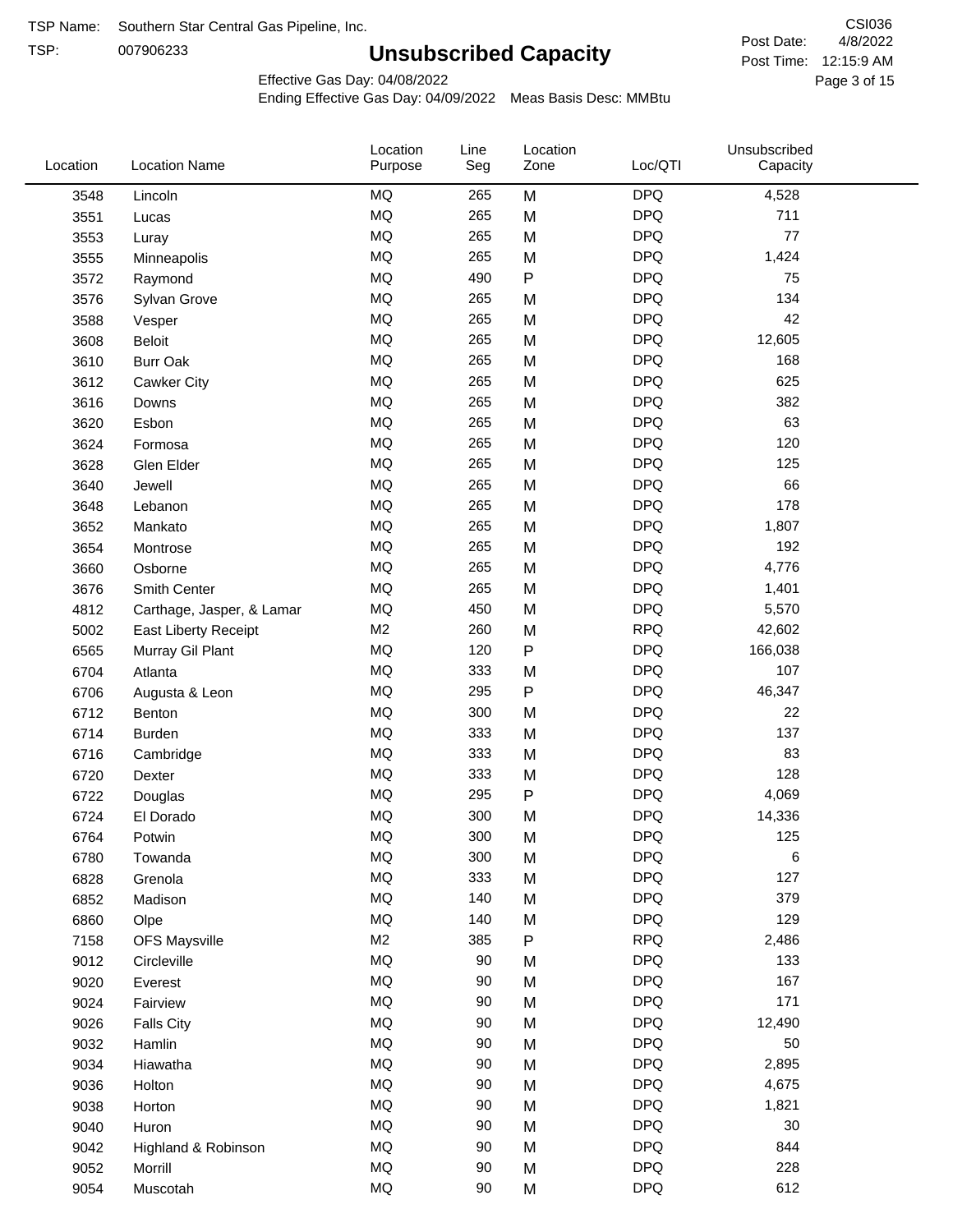TSP:

## **Unsubscribed Capacity**

4/8/2022 Page 4 of 15 Post Time: 12:15:9 AM CSI036 Post Date:

Effective Gas Day: 04/08/2022

| Location |       | <b>Location Name</b>            | Location<br>Purpose | Line<br>Seg | Location<br>Zone | Loc/QTI    | Unsubscribed<br>Capacity |  |
|----------|-------|---------------------------------|---------------------|-------------|------------------|------------|--------------------------|--|
|          | 9057  | Netawaka                        | MQ                  | 90          | M                | <b>DPQ</b> | 48                       |  |
|          | 9059  | Nortonville & Winchester        | MQ                  | 180         | M                | <b>DPQ</b> | 12                       |  |
|          | 9064  | Oskaloosa                       | MQ                  | 180         | M                | <b>DPQ</b> | 177                      |  |
|          | 9066  | Ozawkie                         | MQ                  | 180         | M                | <b>DPQ</b> | 231                      |  |
|          | 9075  | Reserve                         | MQ                  | 90          | M                | <b>DPQ</b> | 72                       |  |
|          | 9079  | Sabetha                         | MQ                  | 90          | M                | <b>DPQ</b> | 11,276                   |  |
|          | 9091  | <b>Valley Falls</b>             | MQ                  | 180         | M                | <b>DPQ</b> | 1,271                    |  |
|          | 9093  | Wathena, Elwood & Troy          | MQ                  | 250         | M                | <b>DPQ</b> | 6,996                    |  |
|          | 9095  | Whiting                         | MQ                  | 90          | M                | <b>DPQ</b> | 40                       |  |
|          | 9097  | Willis                          | MQ                  | 90          | M                | <b>DPQ</b> | 208                      |  |
|          | 9657  | South Glavin, KS TB             | MQ                  | 145         | M                | <b>DPQ</b> | 36,000                   |  |
|          | 9835  | Hutchinson                      | MQ                  | 490         | P                | <b>DPQ</b> | 279                      |  |
|          | 10731 | Chelin Pld                      | M <sub>2</sub>      | 315         | Ρ                | <b>RPQ</b> | 12,086                   |  |
|          | 10847 | Olathe, KS East TB              | MQ                  | 145         | M                | <b>DPQ</b> | 1,000                    |  |
|          | 10997 | <b>EGT Jane - Receipt</b>       | M <sub>2</sub>      | 423         | M                | <b>RPQ</b> | 146,982                  |  |
|          | 11138 | Anr Brown Emergency             | M <sub>2</sub>      | 90          | M                | <b>RPQ</b> | 23,860                   |  |
|          | 11377 | Transwestern Canadian - Rec.    | M <sub>2</sub>      | 458         | P                | <b>RPQ</b> | 56,705                   |  |
|          | 11435 | <b>OkTex Marsh Interconnect</b> | M <sub>2</sub>      | 458         | P                | <b>RPQ</b> | 47,447                   |  |
|          | 11704 | Alba-Purcell-Neck City          | MQ                  | 450         | M                | <b>DPQ</b> | 77                       |  |
|          | 11709 | Carl Junction                   | MQ                  | 260         | M                | <b>DPQ</b> | 3,766                    |  |
|          | 11712 | Carterville                     | MQ                  | 450         | M                | <b>DPQ</b> | 6,134                    |  |
|          | 11716 | Duenweg                         | MQ                  | 450         | M                | <b>DPQ</b> | 1,984                    |  |
|          | 11740 | Joplin-Galloway                 | MQ                  | 450         | M                | <b>DPQ</b> | 44,900                   |  |
|          | 11772 | <b>Reddings Mill</b>            | MQ                  | 225         | M                | <b>DPQ</b> | 370                      |  |
|          | 11776 | Saginaw                         | MQ                  | 450         | M                | <b>DPQ</b> | 82                       |  |
|          | 11778 | Smithfield                      | MQ                  | 260         | M                | <b>DPQ</b> | 50                       |  |
|          | 11779 | <b>Stones Corner</b>            | MQ                  | 450         | M                | <b>DPQ</b> | 67                       |  |
|          | 11792 | Webb City                       | MQ                  | 450         | M                | <b>DPQ</b> | 3,052                    |  |
|          | 12723 | DCP - Kingfisher                | M <sub>2</sub>      | 400         | P                | <b>RPQ</b> | 12,876                   |  |
|          | 12782 | Herndon Pld                     | M <sub>2</sub>      | 333         | M                | <b>RPQ</b> | 2,822                    |  |
|          | 13011 | <b>OGT Mutual</b>               | M <sub>2</sub>      | 458         | Ρ                | <b>RPQ</b> | 102,797                  |  |
|          | 13144 | Own Resources - Waverly         | M <sub>2</sub>      | 490         | P                | <b>RPQ</b> | 29,475                   |  |
|          | 13194 | <b>Superior Carney Plant</b>    | M <sub>2</sub>      | 390         | P                | <b>RPQ</b> | 36,616                   |  |
|          | 13565 | St. Francis                     | M2                  | 490         | Ρ                | <b>RPQ</b> | 17,798                   |  |
|          | 13604 | Olathe, KS Naval Base TB        | MQ                  | 190         | M                | <b>DPQ</b> | 4,000                    |  |
|          | 13644 | Kansas City, Kansas             | MQ                  | 115         | M                | <b>DPQ</b> | 170,108                  |  |
|          | 13735 | State Line Pld                  | M <sub>2</sub>      | 490         | Ρ                | <b>RPQ</b> | 15,750                   |  |
|          | 13745 | Kansas City, MO                 | MQ                  | 195         | M                | <b>DPQ</b> | 165,756                  |  |
|          | 13746 | Grain Valley & Lake Lotawana    | MQ                  | 235         | M                | <b>DPQ</b> | 193,050                  |  |
|          | 13747 | Kentucky Avenue                 | MQ                  | 235         | M                | <b>DPQ</b> | 60,000                   |  |
|          | 13748 | 47th & 71st & Stateline         | MQ                  | 115         | M                | <b>DPQ</b> | 267,453                  |  |
|          | 13906 | Bonny Reservoir Pld             | M <sub>2</sub>      | 490         | Ρ                | <b>RPQ</b> | 44,606                   |  |
|          | 14027 | Mullendore Pld                  | M <sub>2</sub>      | 335         | Ρ                | <b>RPQ</b> | 6,646                    |  |
|          | 14155 | Chase County Pld                | M <sub>2</sub>      | 140         | M                | <b>RPQ</b> | 3,841                    |  |
|          | 14377 | DCP Mustang Plt                 | M <sub>2</sub>      | 340         | Ρ                | <b>RPQ</b> | 11,744                   |  |
|          | 14391 | <b>REP - North Williams</b>     | M <sub>2</sub>      | 495         | M                | <b>RPQ</b> | 32,434                   |  |
|          | 14513 | Cimarron Pipeline               | M <sub>2</sub>      | 315         | Ρ                | <b>RPQ</b> | 9,761                    |  |
|          | 14872 | Own Resources - Wray            | M <sub>2</sub>      | 490         | Ρ                | <b>RPQ</b> | 16,513                   |  |
|          | 14965 | CIG Riner                       | M <sub>2</sub>      | 490         | Ρ                | <b>RPQ</b> | 51,538                   |  |
|          |       |                                 |                     |             |                  |            |                          |  |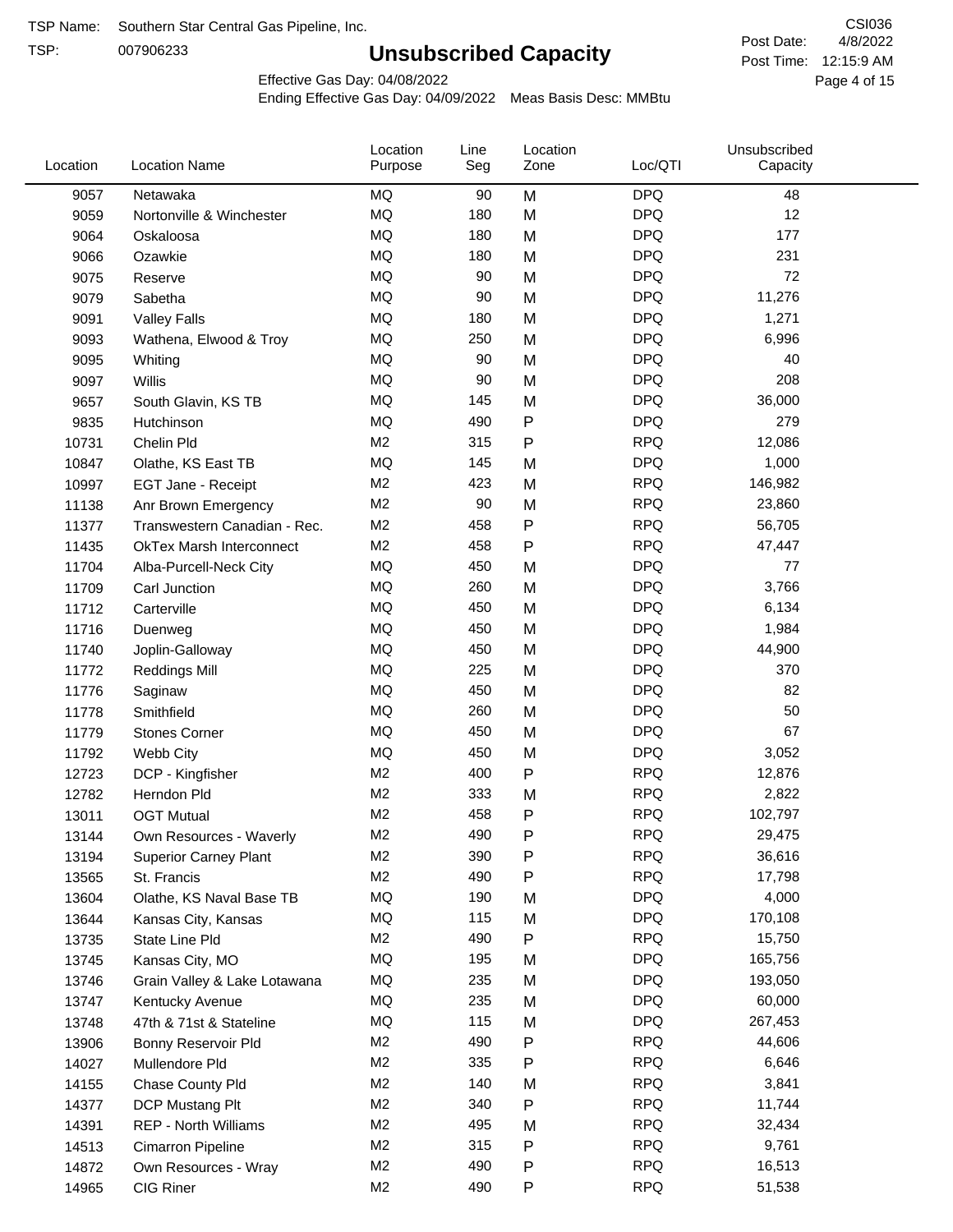TSP:

## **Unsubscribed Capacity**

4/8/2022 Page 5 of 15 Post Time: 12:15:9 AM CSI036 Post Date:

Effective Gas Day: 04/08/2022

| Location | <b>Location Name</b>               | Location<br>Purpose | Line<br>Seg | Location<br>Zone | Loc/QTI    | Unsubscribed<br>Capacity |  |
|----------|------------------------------------|---------------------|-------------|------------------|------------|--------------------------|--|
| 14971    | <b>KGST Ark River</b>              | M <sub>2</sub>      | 130         | ${\sf P}$        | <b>RPQ</b> | 56,934                   |  |
| 15011    | <b>EOIT Noble</b>                  | M <sub>2</sub>      | 400         | $\mathsf{P}$     | <b>RPQ</b> | 46,050                   |  |
| 15012    | Cleveland Mo                       | <b>MQ</b>           | 235         | M                | <b>DPQ</b> | 26                       |  |
| 15020    | East Lynne & Garden City           | <b>MQ</b>           | 235         | M                | <b>DPQ</b> | 830                      |  |
| 15024    | Freeman                            | <b>MQ</b>           | 235         | M                | <b>DPQ</b> | 76                       |  |
| 15032    | Holden                             | <b>MQ</b>           | 235         | M                | <b>DPQ</b> | 4,017                    |  |
| 15044    | Kingsville                         | MQ                  | 235         | M                | <b>DPQ</b> | 41                       |  |
| 15050    | Lone Jack                          | <b>MQ</b>           | 235         | M                | <b>DPQ</b> | 288                      |  |
| 15064    | Peculiar                           | <b>MQ</b>           | 235         | M                | <b>DPQ</b> | 2,265                    |  |
| 15066    | <b>Pleasant Hill</b>               | MQ                  | 235         | M                | <b>DPQ</b> | 4,776                    |  |
| 15117    | Hulah                              | M <sub>2</sub>      | 335         | Ρ                | <b>RPQ</b> | 2,730                    |  |
| 15142    | <b>EOIT McClain</b>                | M <sub>2</sub>      | 385         | P                | <b>RPQ</b> | 91,338                   |  |
| 15216    | Dearborn MO                        | MQ                  | 250         | M                | <b>DPQ</b> | 1,372                    |  |
| 15223    | Nimrod                             | M <sub>2</sub>      | 340         | ${\sf P}$        | <b>RPQ</b> | 23,446                   |  |
| 15236    | Questar Skull Creek                | M <sub>2</sub>      | 490         | P                | <b>RPQ</b> | 49,874                   |  |
| 15253    | DCP - Cimarron Plant               | M <sub>2</sub>      | 458         | $\mathsf{P}$     | <b>RPQ</b> | 117,425                  |  |
| 15256    | New Market & Trimble               | <b>MQ</b>           | 250         | M                | <b>DPQ</b> | 92                       |  |
| 15266    | <b>CIG Floris</b>                  | M <sub>2</sub>      | 315         | Ρ                | <b>RPQ</b> | 81,012                   |  |
| 15300    | <b>OFS Stateline</b>               | M <sub>2</sub>      | 458         | Ρ                | <b>RPQ</b> | 48,284                   |  |
| 15343    | St. Francis Pld                    | M <sub>2</sub>      | 490         | $\mathsf{P}$     | <b>RPQ</b> | 13,960                   |  |
| 15405    | Golden Gas Pld                     | M <sub>2</sub>      | 315         | $\mathsf{P}$     | <b>RPQ</b> | 25,274                   |  |
| 15430    | Velma Gas Plant                    | M <sub>2</sub>      | 385         | $\mathsf{P}$     | <b>RPQ</b> | 53,846                   |  |
| 15433    | Scout - Satanta                    | M <sub>2</sub>      | 130         | P                | <b>RPQ</b> | 185,442                  |  |
| 15857    | DCP - Sholem                       | M <sub>2</sub>      | 385         | P                | <b>RPQ</b> | 2,182                    |  |
| 15907    | Cowley Gas Systems, LLC            | M <sub>2</sub>      | 333         | M                | <b>RPQ</b> | 3,084                    |  |
| 16013    | South Olathe TB                    | MQ                  | 145         | M                | <b>DPQ</b> | 24,000                   |  |
| 16289    | Scout - Jayhawk                    | M <sub>2</sub>      | 130         | Ρ                | <b>RPQ</b> | 125,886                  |  |
| 16294    | Wamsutter - Echo Springs           | M <sub>2</sub>      | 490         | P                | <b>RPQ</b> | 223,278                  |  |
| 16376    | Salt Plains Storage                | M <sub>2</sub>      | 315         | Ρ                | <b>RPQ</b> | 225,257                  |  |
| 16453    | <b>ETC Texas Pipeline Beaver</b>   | M <sub>2</sub>      | 315         | P                | <b>RPQ</b> | 86,510                   |  |
| 16478    | Envirotek Fuel Systems Inc         | M <sub>2</sub>      | 497         | P                | <b>RPQ</b> | 4,818                    |  |
| 16508    | Blue Jacket                        | MQ                  | 225         | M                | <b>DPQ</b> | 81                       |  |
| 16516    | Commerce                           | MQ                  | 225         | M                | <b>DPQ</b> | 6,869                    |  |
| 16532    | Hockerville                        | <b>MQ</b>           | 225         | M                | <b>DPQ</b> | 219                      |  |
| 16534    | Quapaw                             | M <sub>2</sub>      | 225         | M                | <b>RPQ</b> | 29,362                   |  |
| 16552    | Miami                              | MQ                  | 225         | M                | <b>DPQ</b> | 28,664                   |  |
| 16562    | Republican                         | M <sub>2</sub>      | 490         | ${\sf P}$        | <b>RPQ</b> | 108,219                  |  |
| 16568    | Quapaw                             | <b>MQ</b>           | 225         | M                | <b>DPQ</b> | 342                      |  |
| 16582    | EnergyVest - W Lenapah             | M <sub>2</sub>      | 225         | M                | <b>RPQ</b> | 17,625                   |  |
| 16583    | Cranor Tap                         | M <sub>2</sub>      | 497         | Ρ                | <b>RPQ</b> | 6,060                    |  |
| 16584    | Oneok Westex Hemphill              | M <sub>2</sub>      | 458         | Ρ                | <b>RPQ</b> | 54,887                   |  |
| 16592    | <b>TIGT Sugar Creek</b>            | M <sub>2</sub>      | 235         | M                | <b>RPQ</b> | 15,186                   |  |
| 16593    | <b>TIGT Glavin</b>                 | M <sub>2</sub>      | 190         | M                | <b>RPQ</b> | 113,678                  |  |
| 16604    | Osage Hills                        | M <sub>2</sub>      | 357         | Ρ                | <b>RPQ</b> | 10,303                   |  |
| 16620    | <b>ETC Texas Pipeline Canadian</b> | M <sub>2</sub>      | 458         | Ρ                | <b>RPQ</b> | 39,194                   |  |
| 16621    | <b>ETC Texas Pipeline Hemphill</b> | M <sub>2</sub>      | 458         | Ρ                | <b>RPQ</b> | 61,340                   |  |
| 16667    | ECQ Pipeline - Powell              | M <sub>2</sub>      | 117         | M                | <b>RPQ</b> | 13,610                   |  |
| 16679    | Fox Plant                          | M <sub>2</sub>      | 385         | Ρ                | <b>RPQ</b> | 5,174                    |  |
| 16746    | Roxanna                            | M <sub>2</sub>      | 495         | M                | <b>RPQ</b> | 4,505                    |  |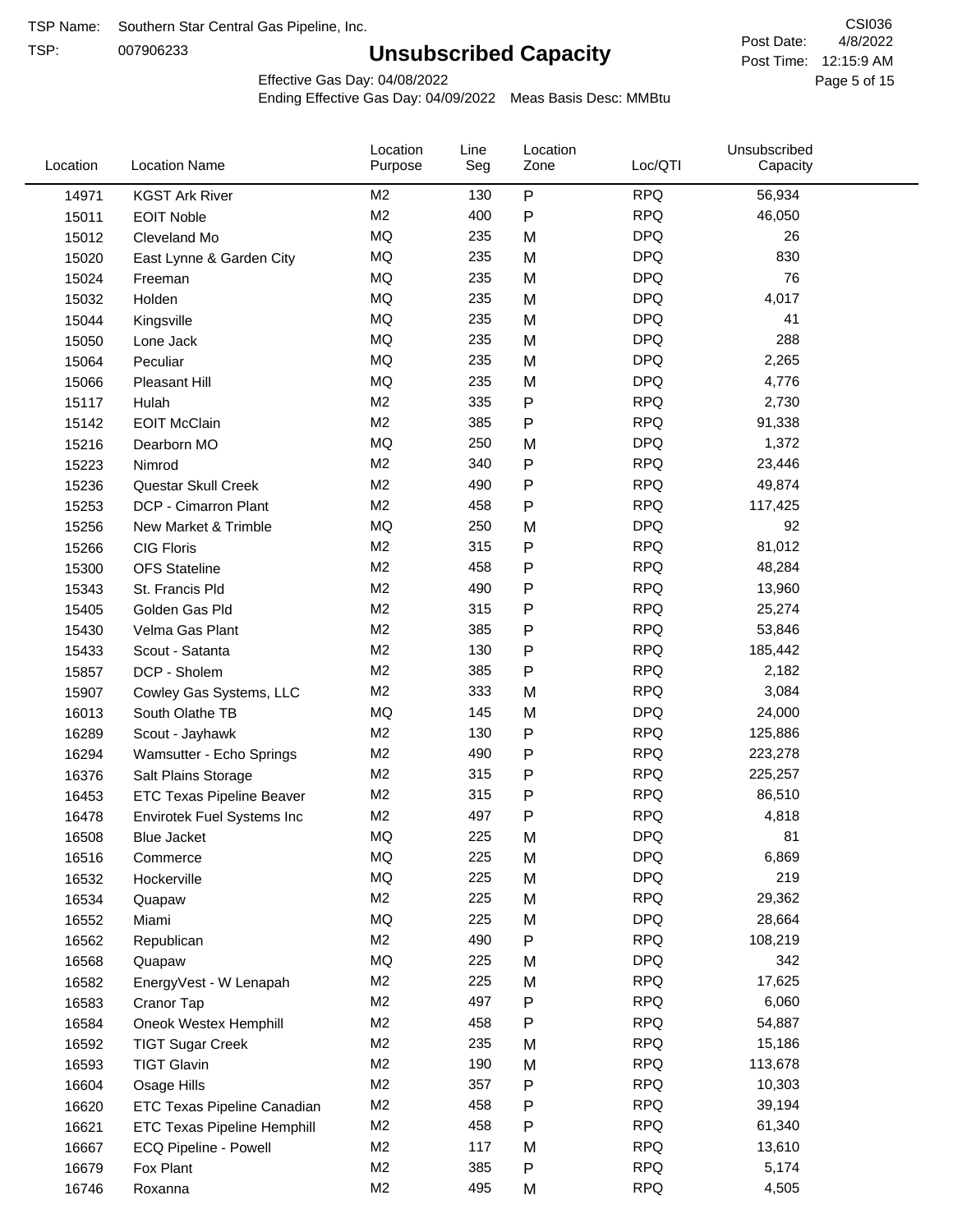TSP:

## **Unsubscribed Capacity**

4/8/2022 Page 6 of 15 Post Time: 12:15:9 AM CSI036 Post Date:

Effective Gas Day: 04/08/2022

| Location | <b>Location Name</b>             | Location<br>Purpose | Line<br>Seg | Location<br>Zone | Loc/QTI    | Unsubscribed<br>Capacity |  |
|----------|----------------------------------|---------------------|-------------|------------------|------------|--------------------------|--|
| 16747    | RedBud-Thayer Tap                | M <sub>2</sub>      | 495         | M                | <b>RPQ</b> | 4,872                    |  |
| 16750    | Dilworth Rms                     | M <sub>2</sub>      | 333         | $\mathsf{P}$     | <b>RPQ</b> | 5,334                    |  |
| 16757    | River Rock - Fireside            | M <sub>2</sub>      | 495         | M                | <b>RPQ</b> | 66,400                   |  |
| 16774    | River Rock - E Lenapah           | M <sub>2</sub>      | 225         | M                | <b>RPQ</b> | 17,605                   |  |
| 16794    | <b>NNG Kiowa</b>                 | M <sub>2</sub>      | 130         | $\mathsf{P}$     | <b>RPQ</b> | 73,872                   |  |
| 16798    | <b>Endeavor Energy Resources</b> | M <sub>2</sub>      | 225         | M                | <b>RPQ</b> | 9,982                    |  |
| 16802    | Sunwest                          | M <sub>2</sub>      | 117         | M                | <b>RPQ</b> | 6,183                    |  |
| 16806    | Bluco- East Wann                 | M <sub>2</sub>      | 225         | M                | <b>RPQ</b> | 8,850                    |  |
| 16807    | Bitter Creek Eckley Pld-Yuma     | M <sub>2</sub>      | 490         | $\mathsf{P}$     | <b>RPQ</b> | 35,096                   |  |
| 16812    | <b>RiverGas</b>                  | M <sub>2</sub>      | 95          | M                | <b>RPQ</b> | 5,590                    |  |
| 16813    | Cheyenne Plains - Sand Dune      | M <sub>2</sub>      | 130         | $\mathsf{P}$     | <b>RPQ</b> | 395,434                  |  |
| 16817    | <b>Midwest Energy</b>            | M <sub>2</sub>      | 495         | M                | <b>RPQ</b> | 7,179                    |  |
| 16819    | River Rock- Keeton               | M <sub>2</sub>      | 225         | M                | <b>RPQ</b> | 9,535                    |  |
| 16820    | Superior - Hemphill              | M <sub>2</sub>      | 458         | $\mathsf{P}$     | <b>RPQ</b> | 50,052                   |  |
| 16821    | Yuma West                        | M <sub>2</sub>      | 490         | $\mathsf{P}$     | <b>RPQ</b> | 15,688                   |  |
| 16822    | Jayhawk PLD                      | M <sub>2</sub>      | 95          | M                | <b>RPQ</b> | 4,292                    |  |
| 16824    | Coon Creek                       | M <sub>2</sub>      | 497         | $\mathsf{P}$     | <b>RPQ</b> | 8,858                    |  |
| 16835    | Shiloh                           | M <sub>2</sub>      | 495         | M                | <b>RPQ</b> | 8,573                    |  |
| 16836    | Evergy - South Harper            | MQ                  | 235         | M                | <b>DPQ</b> | 86,400                   |  |
| 16837    | <b>EKAE Ethanol Plant</b>        | MQ                  | 496         | M                | <b>DPQ</b> | 1,397                    |  |
| 16840    | Nearman Creek Power Plant        | MQ                  | 195         | M                | <b>DPQ</b> | 28,800                   |  |
| 16844    | <b>Montgomery County</b>         | M <sub>2</sub>      | 260         | M                | <b>RPQ</b> | 8,000                    |  |
| 16848    | Colt-Liberty                     | M <sub>2</sub>      | 260         | M                | <b>RPQ</b> | 4,000                    |  |
| 16849    | City of Mulvane Power Plant      | <b>MQ</b>           | 120         | ${\sf P}$        | <b>DPQ</b> | 2,880                    |  |
| 16850    | Escalera - Cow Creek             | M <sub>2</sub>      | 490         | $\mathsf{P}$     | <b>RPQ</b> | 66,094                   |  |
| 16852    | Southeastern KS P/L Wilson       | M <sub>2</sub>      | 495         | M                | <b>RPQ</b> | 60,000                   |  |
| 16857    | Superior - Cashion               | M <sub>2</sub>      | 400         | $\mathsf{P}$     | <b>RPQ</b> | 10,482                   |  |
| 16862    | Superior - Perkins               | M <sub>2</sub>      | 390         | $\mathsf{P}$     | <b>RPQ</b> | 21,660                   |  |
| 16865    | RedBud-Mound Valley              | M <sub>2</sub>      | 260         | M                | <b>RPQ</b> | 8,000                    |  |
| 16871    | <b>TIGT Grant</b>                | M <sub>2</sub>      | 130         | $\mathsf{P}$     | <b>RPQ</b> | 50,000                   |  |
| 16872    | River Rock - Jayhawk             | M <sub>2</sub>      | 495         | M                | <b>RPQ</b> | 57,579                   |  |
| 16873    | Layne Energy Sycamore            | M <sub>2</sub>      | 495         | M                | <b>RPQ</b> | 15,000                   |  |
| 16875    | Crenshaw Road                    | MQ                  | 455         | M                | <b>DPQ</b> | 33,611                   |  |
| 16877    | Acme Energy Services, Inc.       | M <sub>2</sub>      | 260         | M                | <b>RPQ</b> | 8,000                    |  |
| 16880    | Cottonwood                       | M <sub>2</sub>      | 235         | M                | <b>RPQ</b> | 1,000                    |  |
| 16883    | Cherryvale Boorigie PLd          | M <sub>2</sub>      | 495         | M                | <b>RPQ</b> | 34,135                   |  |
| 16884    | Keystone Delivery                | MQ                  | 390         | $\mathsf{P}$     | <b>DPQ</b> | 6,067                    |  |
| 16890    | ADM/Deerfield                    | MQ                  | 95          | M                | <b>DPQ</b> | 6,078                    |  |
| 16891    | <b>KP Liberty</b>                | M <sub>2</sub>      | 260         | M                | <b>RPQ</b> | 8,300                    |  |
| 16897    | <b>REP - South Williams</b>      | M <sub>2</sub>      | 117         | M                | <b>RPQ</b> | 30,198                   |  |
| 16905    | NEOK Production Company,         | M <sub>2</sub>      | 225         | M                | <b>RPQ</b> | 7,970                    |  |
| 16908    | River Rock - Ft. Scott           | M <sub>2</sub>      | 495         | M                | <b>RPQ</b> | 54,600                   |  |
| 16911    | Evergy - Lake Road               | MQ                  | 250         | M                | <b>DPQ</b> | 34,400                   |  |
| 16912    | Targa - Waynoka                  | M <sub>2</sub>      | 315         | P                | <b>RPQ</b> | 157,111                  |  |
| 16916    | Kansas Ethanol, LLC              | MQ                  | 490         | $\mathsf{P}$     | <b>DPQ</b> | 3,500                    |  |
| 16917    | Downstream Casino                | MQ                  | 225         | M                | <b>DPQ</b> | 1,510                    |  |
| 16918    | Show Me Ethanol                  | MQ                  | 425         | M                | <b>DPQ</b> | 6,623                    |  |
| 16922    | <b>Timberline Energy</b>         | M <sub>2</sub>      | 340         | ${\sf P}$        | <b>RPQ</b> | 6,846                    |  |
| 16923    | Mid-Continent Market             | MQ                  | 120         | ${\sf P}$        | <b>DPQ</b> | 30,000                   |  |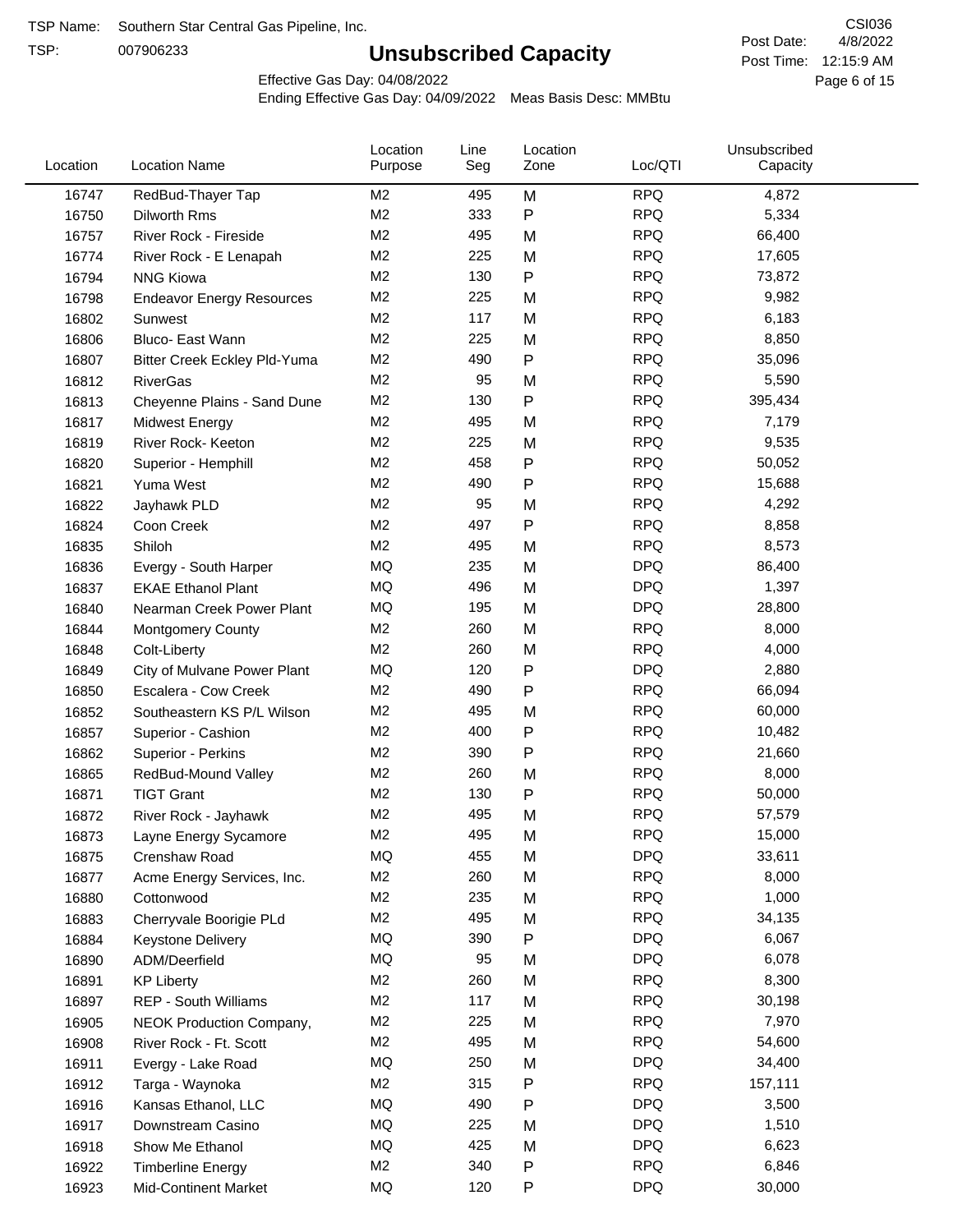TSP:

## **Unsubscribed Capacity**

4/8/2022 Page 7 of 15 Post Time: 12:15:9 AM CSI036 Post Date:

Effective Gas Day: 04/08/2022

| Location | <b>Location Name</b>                     | Location<br>Purpose | Line<br>Seg | Location<br>Zone | Loc/QTI    | Unsubscribed<br>Capacity |  |
|----------|------------------------------------------|---------------------|-------------|------------------|------------|--------------------------|--|
| 16931    | Midwest Energy - Goodman                 | MQ                  | 490         | P                | <b>DPQ</b> | 8,000                    |  |
| 16933    | Westar Emporia Energy                    | MQ                  | 140         | M                | <b>DPQ</b> | 106,202                  |  |
| 16935    | River Rock - Graybill                    | M <sub>2</sub>      | 260         | M                | <b>RPQ</b> | 23,168                   |  |
| 16941    | REP - Independence CDP                   | M <sub>2</sub>      | 117         | M                | <b>RPQ</b> | 29,270                   |  |
| 16942    | <b>Big Timber</b>                        | M <sub>2</sub>      | 490         | P                | <b>RPQ</b> | 49,356                   |  |
| 16945    | <b>ETC Texas Pipeline Antelope</b>       | M2                  | 458         | Ρ                | <b>RPQ</b> | 110,000                  |  |
| 16949    | Summit Branson                           | MQ                  | 455         | M                | <b>DPQ</b> | 62,208                   |  |
| 16952    | <b>Overland Park</b>                     | <b>MQ</b>           | 115         | M                | <b>DPQ</b> | 77,485                   |  |
| 16953    | Merriam                                  | MQ                  | 115         | M                | <b>DPQ</b> | 123,624                  |  |
| 16955    | Mustang Gas Products, LLC                | M <sub>2</sub>      | 405         | P                | <b>RPQ</b> | 25,550                   |  |
| 16956    | Superior - Ford                          | M2                  | 130         | Ρ                | <b>RPQ</b> | 17,375                   |  |
| 16962    | Summit Sedalia                           | MQ                  | 235         | M                | <b>DPQ</b> | 0                        |  |
| 16967    | Noble Energy - Lilli                     | M <sub>2</sub>      | 490         | Ρ                | <b>RPQ</b> | 40,863                   |  |
| 16972    | <b>ONG Norman</b>                        | MQ                  | 385         | Ρ                | <b>DPQ</b> | 40                       |  |
| 16975    | Superior - Spring Creek                  | M <sub>2</sub>      | 315         | Ρ                | <b>RPQ</b> | 7,680                    |  |
| 16976    | <b>Bettis Asphalt &amp; Construction</b> | MQ                  | 180         | M                | <b>DPQ</b> | 3,216                    |  |
| 16977    | <b>KGS Kansas Star Casino</b>            | MQ                  | 333         | P                | <b>DPQ</b> | 144                      |  |
| 16980    | <b>Black Hills Colwich</b>               | MQ                  | 120         | Ρ                | <b>DPQ</b> | 9,995                    |  |
| 16981    | Superior - Bellmon                       | M <sub>2</sub>      | 380         | P                | <b>RPQ</b> | 63,800                   |  |
| 16983    | DCP Midstream - Ellis                    | MQ                  | 458         | Ρ                | <b>DPQ</b> | 6,702                    |  |
| 16988    | Atmos Energy - W. Lawrence               | MQ                  | 180         | M                | <b>DPQ</b> | 127                      |  |
| 16991    | Williams Midstream North Alva            | <b>MQ</b>           | 315         | P                | <b>DPQ</b> | 1,992                    |  |
| 16992    | <b>ONG Ottawa</b>                        | MQ                  | 225         | M                | <b>DPQ</b> | 0                        |  |
| 16993    | Farmer's Gas                             | MQ                  | 130         | P                | <b>DPQ</b> | 9,000                    |  |
| 16996    | Scout Sublette Delivery                  | MQ                  | 130         | Ρ                | <b>DPQ</b> | 100                      |  |
| 16997    | Devon Energy Medford Station             | M <sub>2</sub>      | 315         | Ρ                | <b>RPQ</b> | 30,000                   |  |
| 16998    | Cheyenne Light, Fuel and                 | MQ                  | 490         | Ρ                | <b>DPQ</b> | 90,800                   |  |
| 16999    | ETC - Crescent                           | M2                  | 400         | P                | <b>RPQ</b> | 35,000                   |  |
| 17000    | Bourbon County, KS -                     | MQ                  | 95          | M                | <b>DPQ</b> | 1                        |  |
| 17003    | Sunflower Electric Rubart                | MQ                  | 130         | Ρ                | <b>DPQ</b> | 48,808                   |  |
| 17004    | <b>NGPL Beaver</b>                       | MQ                  | 315         | Ρ                | <b>DPQ</b> | 175,000                  |  |
| 17005    | ETC - Rose Valley (Delivery)             | MQ                  | 315         | Ρ                | <b>DPQ</b> | 5,000                    |  |
| 17006    | ETC - Rose Valley                        | M <sub>2</sub>      | 315         | P                | <b>RPQ</b> | 195,226                  |  |
| 17008    | OMPA Lamb                                | MQ                  | 335         | Ρ                | <b>DPQ</b> | 51,383                   |  |
| 17009    | <b>Grasslands Energy Centennial</b>      | M <sub>2</sub>      | 490         | Ρ                | <b>RPQ</b> | 25,000                   |  |
| 17010    | Noble Keota Receipt                      | M2                  | 490         | Ρ                | <b>RPQ</b> | 52,200                   |  |
| 17011    | Noble Keota Delivery                     | MQ                  | 490         | Ρ                | <b>DPQ</b> | 52,200                   |  |
| 17013    | Enlink - Battle Ridge                    | M <sub>2</sub>      | 390         | Ρ                | <b>RPQ</b> | 31,824                   |  |
| 17021    | <b>TIGT Yuma</b>                         | M <sub>2</sub>      | 490         | Ρ                | <b>RPQ</b> | 24,562                   |  |
| 17033    | Kickapoo Nation School                   | MQ                  | 90          | M                | <b>DPQ</b> | 300                      |  |
| 17034    | ENVIA Energy Oklahoma City,              | MQ                  | 400         | P                | <b>DPQ</b> | 3,888                    |  |
| 17035    | Ameren Columbia                          | MQ                  | 235         | M                | <b>DPQ</b> | 35,512                   |  |
| 17036    | <b>Coffeyville Resources</b>             | MQ                  | 260         | M                | <b>DPQ</b> | 39,992                   |  |
| 17050    | Atmos - Forest View                      | MQ                  | 190         | M                | <b>DPQ</b> | 4,058                    |  |
| 17052    | ONG NW Oklahoma City                     | MQ                  | 340         | P                | <b>DPQ</b> | 39,000                   |  |
| 17054    | <b>ONG Guthrie</b>                       | MQ                  | 400         | Ρ                | <b>DPQ</b> | 4,799                    |  |
| 17055    | <b>ETC Texas Pipeline Nash</b>           | MQ                  | 458         | Ρ                | <b>DPQ</b> | 1,500                    |  |
| 17056    | Blue Mountain - Chisholm Trail           | M <sub>2</sub>      | 340         | Ρ                | <b>RPQ</b> | 72,000                   |  |
| 17057    | City of Tonkawa                          | MQ                  | 380         | P                | <b>DPQ</b> | 3,000                    |  |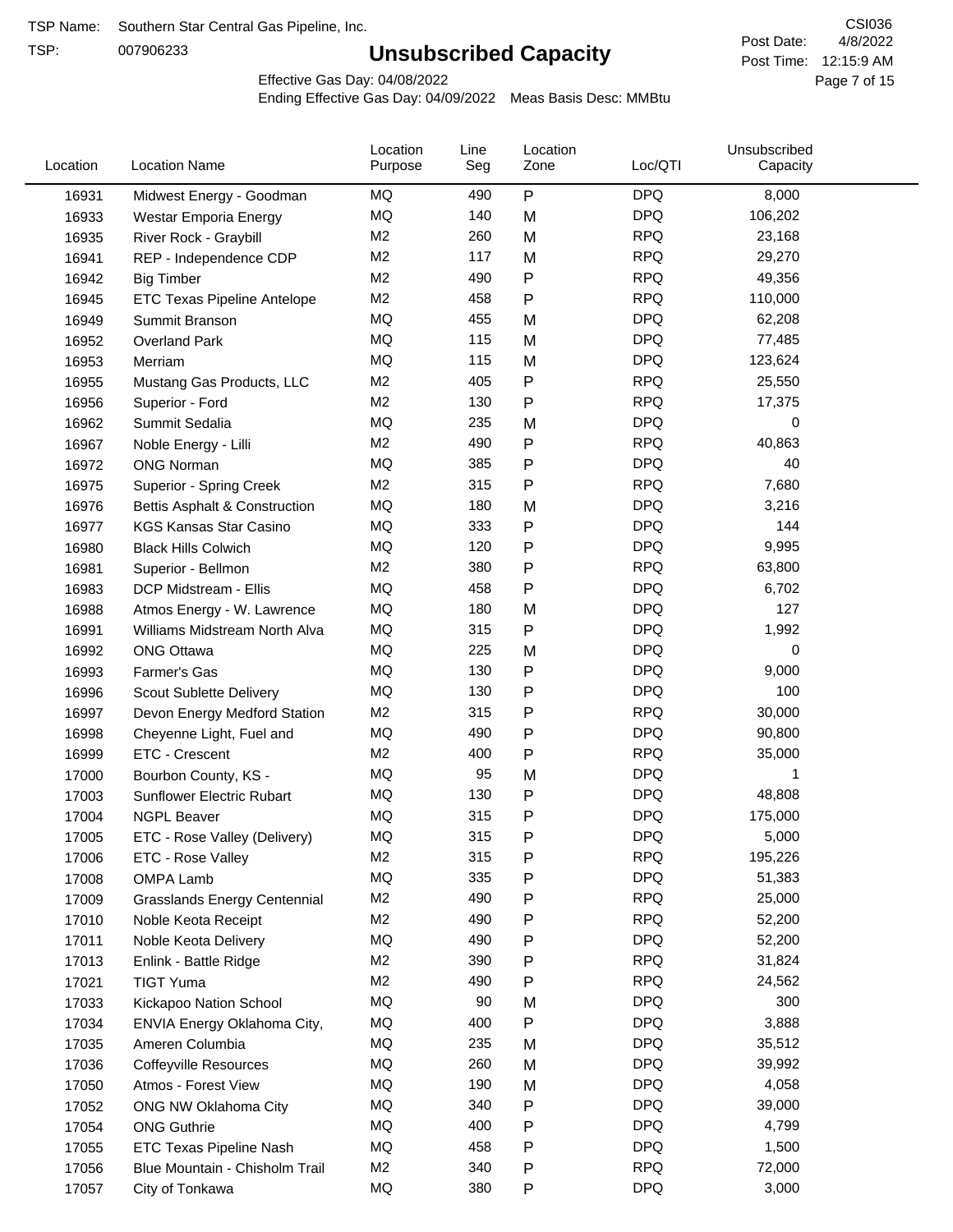TSP:

## **Unsubscribed Capacity**

4/8/2022 Page 8 of 15 Post Time: 12:15:9 AM CSI036 Post Date:

Effective Gas Day: 04/08/2022

| Location | <b>Location Name</b>           | Location<br>Purpose | Line<br>Seg | Location<br>Zone | Loc/QTI    | Unsubscribed<br>Capacity |  |
|----------|--------------------------------|---------------------|-------------|------------------|------------|--------------------------|--|
| 17058    | RPP - Hamm Landfill            | M <sub>2</sub>      | 195         | M                | <b>RPQ</b> | 2,500                    |  |
| 17060    | Atmos-Elk City                 | MQ                  | 87          | M                | <b>DPQ</b> | 216                      |  |
| 17064    | Koch - Enid                    | MQ                  | 405         | P                | <b>DPQ</b> | 0                        |  |
| 17065    | Canyon - Redcliff (Receipt)    | M <sub>2</sub>      | 458         | P                | <b>RPQ</b> | 180,000                  |  |
| 17066    | Canyon - Redcliff (Delivery)   | <b>MQ</b>           | 458         | P                | <b>DPQ</b> | 6,175                    |  |
| 17067    | Blue Mountain - Chisholm Trail | M <sub>2</sub>      | 340         | P                | <b>RPQ</b> | 70,000                   |  |
| 17068    | <b>EOIT Alfalfa</b>            | M <sub>2</sub>      | 458         | P                | <b>RPQ</b> | 200,000                  |  |
| 17069    | <b>NGPL Carter</b>             | MQ                  | 385         | P                | <b>DPQ</b> | 65,000                   |  |
| 17080    | <b>ONEOK Bakken Pipeline</b>   | MQ                  | 490         | P                | <b>DPQ</b> | 360                      |  |
| 17086    | NGPL - Mutual                  | MQ                  | 458         | P                | <b>DPQ</b> | 150,000                  |  |
| 17087    | REX-St.Joe                     | M <sub>2</sub>      | 250         | M                | <b>RPQ</b> | 78,606                   |  |
| 17091    | OGT - Maysville                | M <sub>2</sub>      | 385         | P                | <b>RPQ</b> | 110,000                  |  |
| 17096    | Northern Natural-Kiowa         | MQ                  | 130         | P                | <b>DPQ</b> | 100,000                  |  |
| 17104    | Black Hills - Plevna, KS TB    | MQ                  | 130         | P                | <b>DPQ</b> | 480                      |  |
| 17105    | WIC - Cheyenne Hub             | M <sub>2</sub>      | 490         | P                | <b>RPQ</b> | 144,000                  |  |
| 17113    | NGPL - Ford County Receipt     | M <sub>2</sub>      | 130         | P                | <b>RPQ</b> | 190,400                  |  |
| 17119    | Waste Mgmt RNG Receipt         | M <sub>2</sub>      | 400         | P                | <b>RPQ</b> | 2,976                    |  |
| 17404    | Anderson                       | MQ                  | 423         | M                | <b>DPQ</b> | 1,130                    |  |
| 17406    | Ash Grove, Walnut Grove & Wil  | MQ                  | 455         | M                | <b>DPQ</b> | 2,595                    |  |
| 17408    | Aurora                         | MQ                  | 455         | M                | <b>DPQ</b> | 850                      |  |
| 17410    | <b>Billings Mo</b>             | MQ                  | 455         | M                | <b>DPQ</b> | 2,918                    |  |
| 17414    | Clever Mo                      | MQ                  | 455         | M                | <b>DPQ</b> | 738                      |  |
| 17416    | Crane Mo                       | MQ                  | 455         | M                | <b>DPQ</b> | 2,944                    |  |
| 17418    | Diamond                        | MQ                  | 455         | M                | <b>DPQ</b> | 546                      |  |
| 17426    | Freistatt                      | MQ                  | 455         | M                | <b>DPQ</b> | 256                      |  |
| 17430    | Goodman                        | MQ                  | 423         | M                | <b>DPQ</b> | 625                      |  |
| 17448    | Lanagan                        | MQ                  | 423         | M                | <b>DPQ</b> | 337                      |  |
| 17452    | Marionville                    | MQ                  | 455         | M                | <b>DPQ</b> | 1,119                    |  |
| 17454    | Monett                         | MQ                  | 455         | M                | <b>DPQ</b> | 25,276                   |  |
| 17456    | Mt Vernon & Verona             | MQ                  | 455         | M                | <b>DPQ</b> | 4,407                    |  |
| 17458    | Neosho                         | <b>MQ</b>           | 455         | M                | <b>DPQ</b> | 8,597                    |  |
| 17460    | Noel & North Noel              | MQ                  | 423         | M                | <b>DPQ</b> | 19,472                   |  |
| 17462    | Nixa & Ozark                   | MQ                  | 455         | M                | <b>DPQ</b> | 5,340                    |  |
| 17464    | Pierce City                    | MQ                  | 455         | M                | <b>DPQ</b> | 3,281                    |  |
| 17466    | Pineville                      | MQ                  | 423         | M                | <b>DPQ</b> | 302                      |  |
| 17472    | Republic                       | MQ                  | 455         | M                | <b>DPQ</b> | 883                      |  |
| 17476    | Sarcoxie                       | MQ                  | 455         | M                | <b>DPQ</b> | 2,828                    |  |
| 17478    | Seneca                         | MQ                  | 225         | M                | <b>DPQ</b> | 9,873                    |  |
| 17492    | Wentworth                      | MQ                  | 455         | M                | <b>DPQ</b> | 193                      |  |
| 18328    | Goessel                        | MQ                  | 140         | M                | <b>DPQ</b> | 62                       |  |
| 18356    | Newton                         | MQ                  | 120         | P                | <b>DPQ</b> | 21,538                   |  |
| 19000    | Scout Jayhawk Delivery         | MQ                  | 130         | P                | <b>DPQ</b> | 185,442                  |  |
| 19548    | Lyndon                         | MQ                  | 140         | M                | <b>DPQ</b> | 655                      |  |
| 19552    | Melvern                        | MQ                  | 493         | M                | <b>DPQ</b> | 42                       |  |
| 19554    | Michigan Valley                | MQ                  | 140         | M                | <b>DPQ</b> | 339                      |  |
| 19564    | Pomona                         | MQ                  | 140         | M                | <b>DPQ</b> | 1,579                    |  |
| 19568    | Quenemo                        | MQ                  | 140         | M                | <b>DPQ</b> | 255                      |  |
| 19576    | Scranton                       | MQ                  | 140         | M                | <b>DPQ</b> | 632                      |  |
| 19608    | <b>Baldwin</b>                 | $\sf{MQ}$           | 180         | M                | <b>DPQ</b> | 2,754                    |  |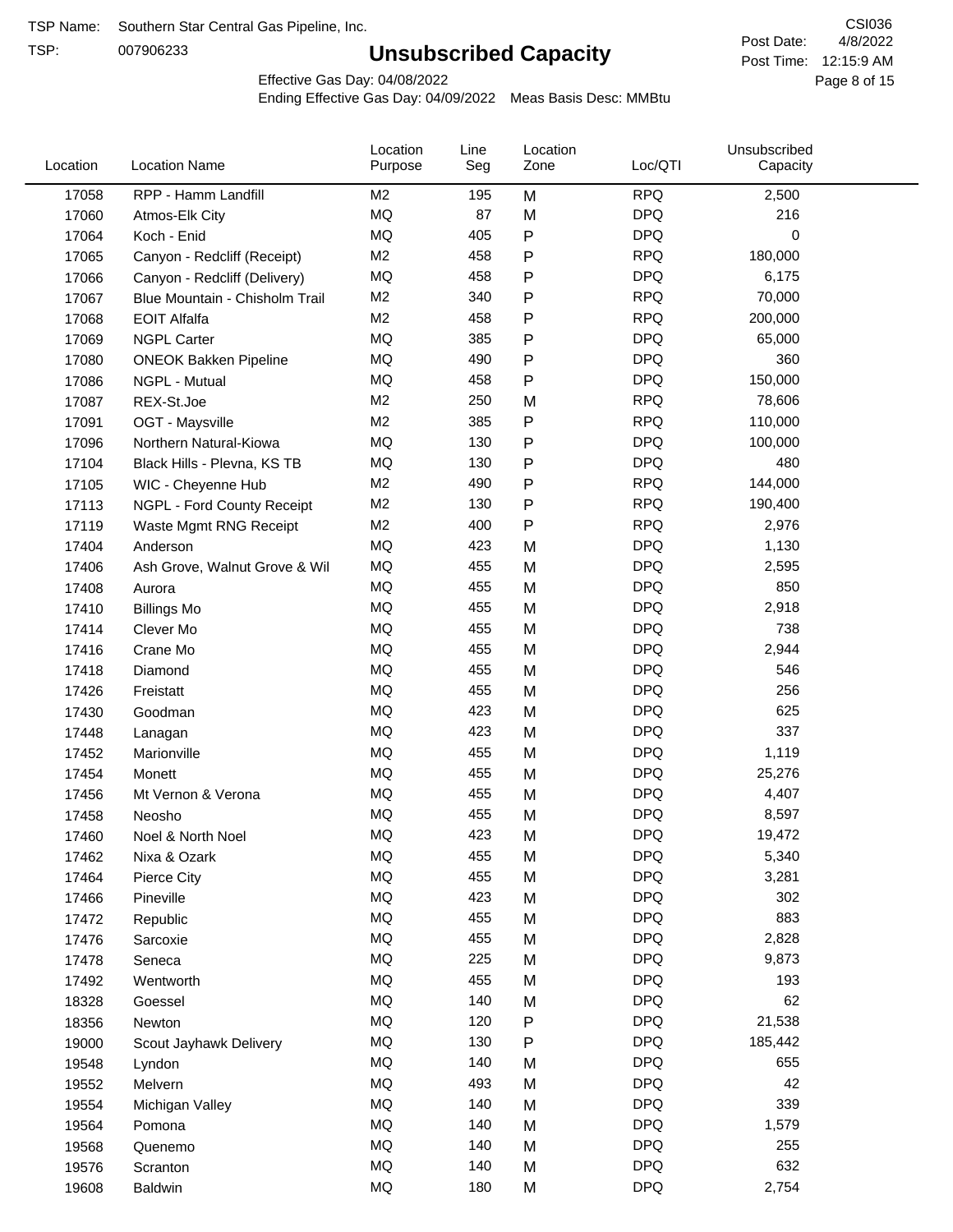TSP:

## **Unsubscribed Capacity**

4/8/2022 Page 9 of 15 Post Time: 12:15:9 AM CSI036 Post Date:

Effective Gas Day: 04/08/2022

| Location | <b>Location Name</b>  | Location<br>Purpose | Line<br>Seg | Location<br>Zone | Loc/QTI    | Unsubscribed<br>Capacity |  |
|----------|-----------------------|---------------------|-------------|------------------|------------|--------------------------|--|
| 19620    | Edgerton              | <b>MQ</b>           | 190         | M                | <b>DPQ</b> | 14                       |  |
| 19628    | Gardner               | <b>MQ</b>           | 190         | M                | <b>DPQ</b> | 2,755                    |  |
| 19648    | Lecompton             | <b>MQ</b>           | 180         | M                | <b>DPQ</b> | 109                      |  |
| 19650    | Le Loup               | <b>MQ</b>           | 190         | M                | <b>DPQ</b> | 37                       |  |
| 19660    | Ottawa                | <b>MQ</b>           | 493         | M                | <b>DPQ</b> | 6,129                    |  |
| 19664    | Perry                 | <b>MQ</b>           | 180         | M                | <b>DPQ</b> | 407                      |  |
| 19666    | Princeton             | <b>MQ</b>           | 496         | M                | <b>DPQ</b> | 130                      |  |
| 19672    | Richmond              | <b>MQ</b>           | 496         | M                | <b>DPQ</b> | 374                      |  |
| 19676    | Scipio                | <b>MQ</b>           | 496         | M                | <b>DPQ</b> | 27                       |  |
| 19678    | Somerset & Rural      | <b>MQ</b>           | 235         | M                | <b>DPQ</b> | 291                      |  |
| 19684    | Tonganoxie            | <b>MQ</b>           | 195         | M                | <b>DPQ</b> | 7,420                    |  |
| 19690    | Wellsville            | <b>MQ</b>           | 190         | M                | <b>DPQ</b> | 2,007                    |  |
| 20709    | <b>Bronson Etc</b>    | <b>MQ</b>           | 95          | M                | <b>DPQ</b> | 360                      |  |
| 20712    | Carlyle               | <b>MQ</b>           | 495         | M                | <b>DPQ</b> | 26                       |  |
| 20714    | Cherryvale            | <b>MQ</b>           | 495         | M                | <b>DPQ</b> | 586                      |  |
| 20716    | Colony                | <b>MQ</b>           | 50          | M                | <b>DPQ</b> | 2,347                    |  |
| 20720    | Dennis                | <b>MQ</b>           | 495         | M                | <b>DPQ</b> | 54                       |  |
| 20725    | Erie                  | <b>MQ</b>           | 495         | M                | <b>DPQ</b> | 409                      |  |
| 20730    | Gas City & La Harpe   | <b>MQ</b>           | 495         | M                | <b>DPQ</b> | 1,457                    |  |
| 20764    | Parsons               | <b>MQ</b>           | 495         | M                | <b>DPQ</b> | 19,497                   |  |
| 20766    | Petrolia              | <b>MQ</b>           | 495         | M                | <b>DPQ</b> | 18                       |  |
| 20768    | Piqua                 | <b>MQ</b>           | 220         | M                | <b>DPQ</b> | 84                       |  |
| 20775    | South Mound           | <b>MQ</b>           | 495         | M                | <b>DPQ</b> | 45                       |  |
| 20785    | Thayer                | <b>MQ</b>           | 495         | M                | <b>DPQ</b> | 88                       |  |
| 20788    | Walnut & St Paul      | <b>MQ</b>           | 95          | M                | <b>DPQ</b> | 658                      |  |
| 20792    | Welda                 | <b>MQ</b>           | 495         | M                | <b>DPQ</b> | 1,122                    |  |
| 21008    | <b>Baxter Springs</b> | <b>MQ</b>           | 225         | M                | <b>DPQ</b> | 1,830                    |  |
| 21015    | Columbus              | <b>MQ</b>           | 260         | M                | <b>DPQ</b> | 2,639                    |  |
| 21018    | Crestline             | <b>MQ</b>           | 260         | M                | <b>DPQ</b> | 156                      |  |
| 21021    | Fort Scott            | <b>MQ</b>           | 95          | M                | <b>DPQ</b> | 31,139                   |  |
| 21024    | Galena & Empire City  | <b>MQ</b>           | 260         | M                | <b>DPQ</b> | 3,023                    |  |
| 21048    | Lowell                | MQ                  | 225         | M                | <b>DPQ</b> | 52                       |  |
| 21055    | N Riverton            | MQ                  | 260         | M                | <b>DPQ</b> | 148                      |  |
| 21060    | Oswego                | $\sf{MQ}$           | 260         | M                | <b>DPQ</b> | 2,588                    |  |
| 21080    | Treece                | <b>MQ</b>           | 225         | M                | <b>DPQ</b> | 473                      |  |
| 23576    | St Joseph             | MQ                  | 250         | M                | <b>DPQ</b> | 88,184                   |  |
| 24228    | Grantville            | <b>MQ</b>           | 180         | M                | <b>DPQ</b> | 207                      |  |
| 24252    | Meriden               | MQ                  | 180         | M                | <b>DPQ</b> | 177                      |  |
| 24276    | Shawnee Heights       | $\sf{MQ}$           | 180         | M                | <b>DPQ</b> | 696                      |  |
| 24280    | Topeka                | MQ                  | 180         | M                | <b>DPQ</b> | 152,652                  |  |
| 26304    | Alma                  | MQ                  | 425         | M                | <b>DPQ</b> | 95                       |  |
| 26308    | Blackburn             | MQ                  | 425         | M                | <b>DPQ</b> | 163                      |  |
| 26312    | Carrollton            | <b>MQ</b>           | 425         | M                | <b>DPQ</b> | 2,523                    |  |
| 26314    | Concordia             | MQ                  | 425         | M                | <b>DPQ</b> | 1,576                    |  |
| 26316    | Corder                | MQ                  | 425         | M                | <b>DPQ</b> | 11                       |  |
| 26325    | Emma                  | MQ                  | 425         | M                | <b>DPQ</b> | 206                      |  |
| 26332    | Higginsville          | MQ                  | 425         | M                | <b>DPQ</b> | 28,860                   |  |
| 26344    | Knobnoster            | $\sf{MQ}$           | 235         | M                | <b>DPQ</b> | 16,700                   |  |
| 26348    | La Monte              | $\sf{MQ}$           | 235         | M                | <b>DPQ</b> | 111                      |  |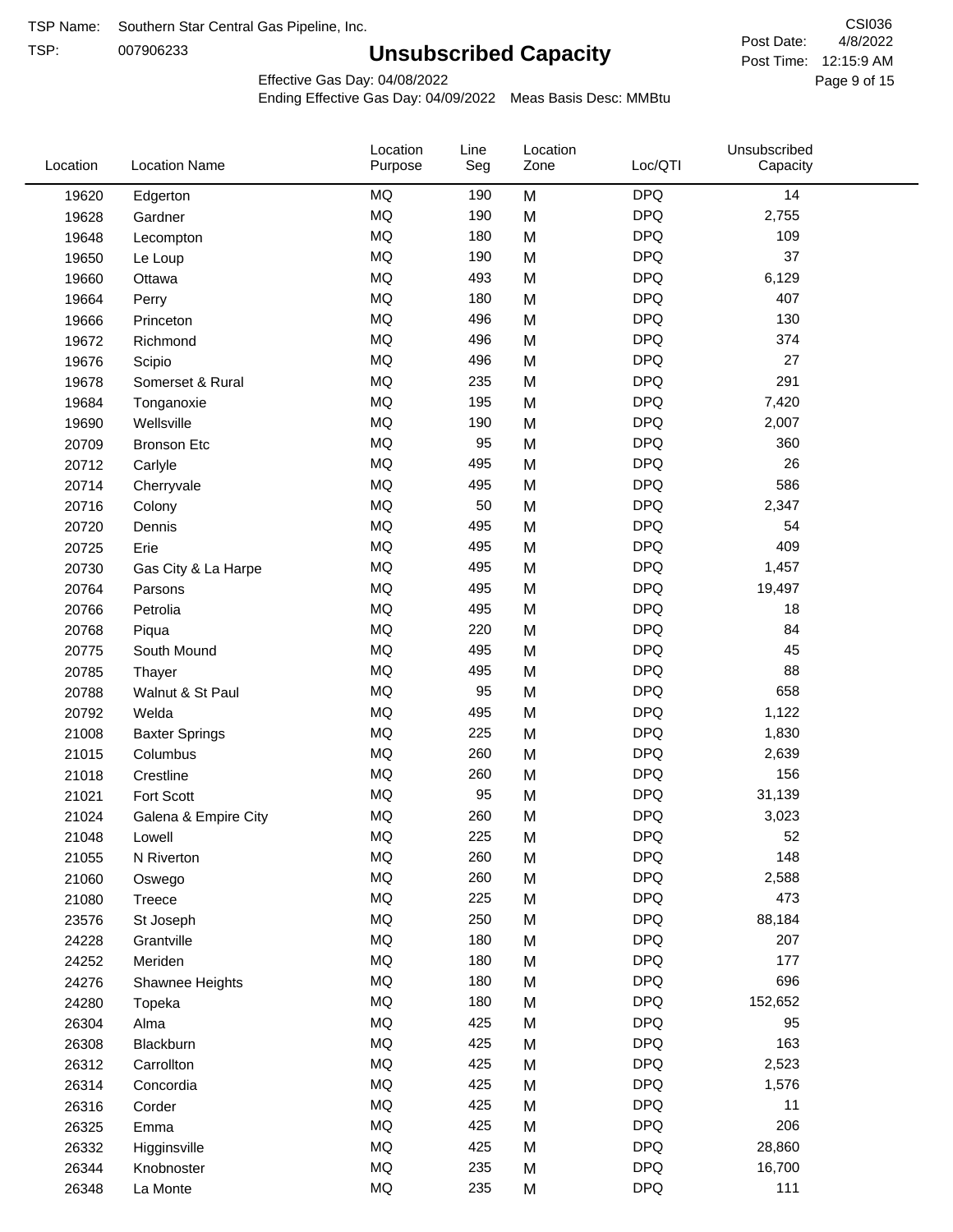TSP:

## **Unsubscribed Capacity**

4/8/2022 Page 10 of 15 Post Time: 12:15:9 AM CSI036 Post Date:

Unsubscribed

Effective Gas Day: 04/08/2022

Location

Ending Effective Gas Day: 04/09/2022 Meas Basis Desc: MMBtu

Line

Location

| Location | <b>Location Name</b>          | Purpose   | Seg | Zone         | Loc/QTI    | Capacity |  |
|----------|-------------------------------|-----------|-----|--------------|------------|----------|--|
| 26352    | Mt Leonard                    | MQ        | 425 | M            | <b>DPQ</b> | 167      |  |
| 26356    | Norborne                      | MQ        | 425 | M            | <b>DPQ</b> | 1,901    |  |
| 26376    | Slater                        | MQ        | 425 | M            | <b>DPQ</b> | 471      |  |
| 26378    | <b>Sweet Springs</b>          | MQ        | 425 | M            | <b>DPQ</b> | 584      |  |
| 26392    | Warrensburg                   | MQ        | 235 | M            | <b>DPQ</b> | 10,551   |  |
| 26394    | Waverly                       | <b>MQ</b> | 425 | M            | <b>DPQ</b> | 378      |  |
| 27015    | <b>Belle Plaine</b>           | MQ        | 333 | P            | <b>DPQ</b> | 150      |  |
| 27020    | <b>Bentley</b>                | MQ        | 120 | P            | <b>DPQ</b> | 217      |  |
| 27035    | Derby                         | MQ        | 120 | Ρ            | <b>DPQ</b> | 7,759    |  |
| 27040    | Andover                       | MQ        | 300 | M            | <b>DPQ</b> | 166      |  |
| 27050    | Haysville                     | MQ        | 120 | P            | <b>DPQ</b> | 9,455    |  |
| 27060    | Mulvane                       | MQ        | 120 | P            | <b>DPQ</b> | 9,778    |  |
| 27065    | Rose Hill                     | MQ        | 295 | P            | <b>DPQ</b> | 5,386    |  |
| 27070    | Sedgwick                      | MQ        | 120 | Ρ            | <b>DPQ</b> | 7,149    |  |
| 27080    | Udall                         | MQ        | 333 | P            | <b>DPQ</b> | 538      |  |
| 27085    | <b>Valley Center</b>          | MQ        | 120 | Ρ            | <b>DPQ</b> | 51,875   |  |
| 27092    | Wichita                       | MQ        | 120 | $\mathsf{P}$ | <b>DPQ</b> | 259,947  |  |
| 29001    | Atchison                      | MQ        | 90  | M            | <b>DPQ</b> | 20,786   |  |
| 29002    | Emporia                       | MQ        | 140 | M            | <b>DPQ</b> | 15,524   |  |
| 29003    | Leavenworth                   | MQ        | 195 | M            | <b>DPQ</b> | 14,939   |  |
| 29005    | Effingham                     | MQ        | 90  | M            | <b>DPQ</b> | 269      |  |
| 30804    | Abbyville                     | MQ        | 130 | P            | <b>DPQ</b> | 195      |  |
| 34612    | Altamont                      | MQ        | 260 | M            | <b>DPQ</b> | 119      |  |
| 35013    | Americus                      | MQ        | 140 | M            | <b>DPQ</b> | 31       |  |
| 35515    | <b>ANR Alden</b>              | MQ        | 490 | P            | <b>DPQ</b> | 135,571  |  |
| 36918    | Argonia                       | MQ        | 120 | P            | <b>DPQ</b> | 15       |  |
| 37100    | Wynona                        | MQ        | 334 | Ρ            | <b>DPQ</b> | 287      |  |
| 37118    | Hominy                        | MQ        | 357 | P            | <b>DPQ</b> | 91       |  |
| 37172    | <b>Black Hills Hutchinson</b> | MQ        | 130 | P            | <b>DPQ</b> | 15,360   |  |
| 37175    | <b>EGT Jane - Delivery</b>    | MQ        | 423 | M            | <b>DPQ</b> | 216,201  |  |
| 38021    | Auburn                        | MQ        | 180 | M            | <b>DPQ</b> | 756      |  |
| 38522    | <b>Avant Utilities</b>        | MQ        | 357 | P            | <b>DPQ</b> | 157      |  |
| 41709    | <b>Billings</b>               | MQ        | 380 | P            | <b>DPQ</b> | 2,032    |  |
| 42915    | Springfield                   | MQ        | 455 | M            | <b>DPQ</b> | 698,615  |  |
| 44021    | <b>Burlingame</b>             | MQ        | 140 | M            | <b>DPQ</b> | 1,686    |  |
| 44121    | Alfalfa City Ok               | MQ        | 315 | P            | <b>DPQ</b> | 394      |  |
| 45301    | Cassoday                      | MQ        | 140 | M            | <b>DPQ</b> | 0        |  |
| 46608    | Chanute                       | MQ        | 495 | M            | <b>DPQ</b> | 51,665   |  |
| 46809    | Florence                      | MQ        | 140 | M            | <b>DPQ</b> | 1,001    |  |
| 47412    | Cleveland                     | MQ        | 357 | P            | <b>DPQ</b> | 1,569    |  |
| 47641    | CIG Riner                     | MQ        | 490 | Ρ            | <b>DPQ</b> | 62,965   |  |
| 48015    | Bourbon County, KS            | MQ        | 95  | M            | <b>DPQ</b> | 4,627    |  |
| 48301    | Copan                         | MQ        | 497 | P            | <b>DPQ</b> | 358      |  |
| 55502    | Danville                      | MQ        | 120 | Ρ            | <b>DPQ</b> | 166      |  |
| 56601    | Denison                       | MQ        | 90  | M            | <b>DPQ</b> | 79       |  |
| 58518    | Drumright                     | MQ        | 390 | Ρ            | <b>DPQ</b> | 4,485    |  |
| 60706    | Peckham                       | MQ        | 117 | M            | <b>DPQ</b> | 67       |  |
| 62810    | Black Hills - Enterprise TB   | MQ        | 130 | P            | <b>DPQ</b> | 990      |  |
| 63919    | Eskridge                      | MQ        | 140 | M            | <b>DPQ</b> | 820      |  |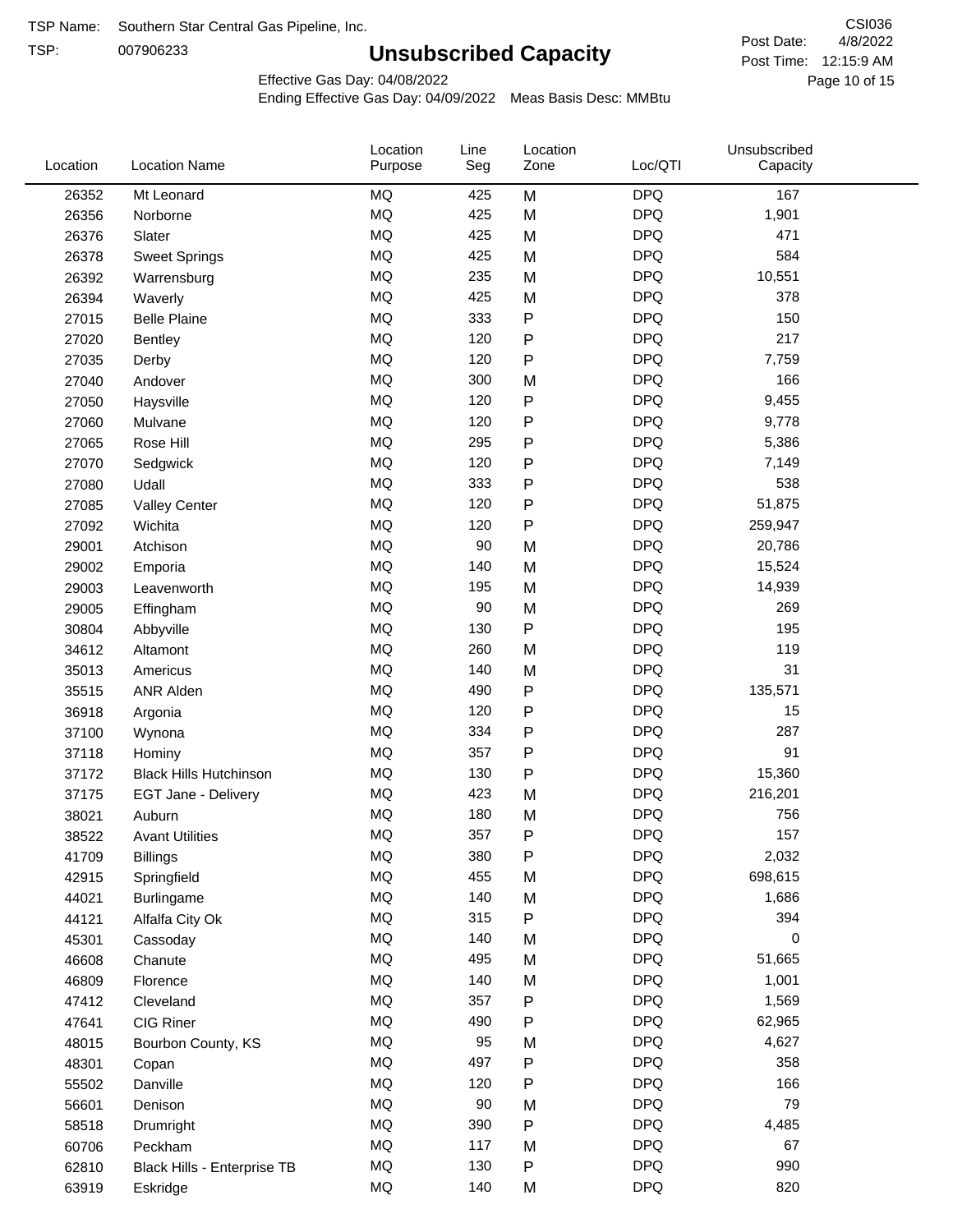TSP:

## **Unsubscribed Capacity**

4/8/2022 Page 11 of 15 Post Time: 12:15:9 AM CSI036 Post Date:

Effective Gas Day: 04/08/2022

| Location | <b>Location Name</b>          | Location<br>Purpose | Line<br>Seg | Location<br>Zone | Loc/QTI    | Unsubscribed<br>Capacity |  |
|----------|-------------------------------|---------------------|-------------|------------------|------------|--------------------------|--|
| 68015    | Ford                          | <b>MQ</b>           | 130         | ${\sf P}$        | <b>DPQ</b> | 424                      |  |
| 68518    | Freedom                       | MQ                  | 315         | ${\sf P}$        | <b>DPQ</b> | 12                       |  |
| 70408    | <b>Garnett KS</b>             | <b>MQ</b>           | 496         | M                | <b>DPQ</b> | 15,099                   |  |
| 70610    | Gate                          | <b>MQ</b>           | 315         | ${\sf P}$        | <b>DPQ</b> | 63                       |  |
| 74416    | Pocasset                      | <b>MQ</b>           | 340         | P                | <b>DPQ</b> | 96                       |  |
| 77118    | Granby                        | <b>MQ</b>           | 455         | M                | <b>DPQ</b> | 816                      |  |
| 77308    | <b>Bonner Springs Ks</b>      | MQ                  | 190         | M                | <b>DPQ</b> | 7,104                    |  |
| 77512    | Eureka, Toronto & Neal        | MQ                  | 140         | M                | <b>DPQ</b> | 2,306                    |  |
| 77705    | Anthony                       | <b>MQ</b>           | 120         | ${\sf P}$        | <b>DPQ</b> | 26,858                   |  |
| 80312    | <b>Hamilton Ks</b>            | <b>MQ</b>           | 140         | M                | <b>DPQ</b> | 445                      |  |
| 80515    | Atmos - Strong Cty &          | MQ                  | 140         | M                | <b>DPQ</b> | 27                       |  |
| 83418    | Howard Ks                     | <b>MQ</b>           | 498         | M                | <b>DPQ</b> | 3,629                    |  |
| 84021    | Humboldt Ks                   | <b>MQ</b>           | 495         | M                | <b>DPQ</b> | 4,390                    |  |
| 86717    | Iola Ks                       | <b>MQ</b>           | 495         | M                | <b>DPQ</b> | 10,749                   |  |
| 96108    | <b>Black Hills - Lawrence</b> | <b>MQ</b>           | 180         | M                | <b>DPQ</b> | 45,466                   |  |
| 96912    | Kechi Ks                      | MQ                  | 120         | ${\sf P}$        | <b>DPQ</b> | 150                      |  |
| 97112    | Copeland                      | <b>MQ</b>           | 130         | P                | <b>DPQ</b> | 15,628                   |  |
| 102512   | Lebo                          | <b>MQ</b>           | 493         | M                | <b>DPQ</b> | 273                      |  |
| 103101   | Lenapah                       | <b>MQ</b>           | 225         | M                | <b>DPQ</b> | 249                      |  |
| 104615   | Liberal                       | <b>MQ</b>           | 260         | M                | <b>DPQ</b> | 204                      |  |
| 108119   | Ochelata                      | <b>MQ</b>           | 357         | ${\sf P}$        | <b>DPQ</b> | 168                      |  |
| 108221   | Washington                    | <b>MQ</b>           | 497         | P                | <b>DPQ</b> | 395                      |  |
| 110412   | McLouth                       | <b>MQ</b>           | 170         | M                | <b>DPQ</b> | 113                      |  |
| 110908   | Mannford                      | <b>MQ</b>           | 357         | ${\sf P}$        | <b>DPQ</b> | 456                      |  |
| 113612   | Webb City, OK TB              | MQ                  | 335         | P                | <b>DPQ</b> | 317                      |  |
| 113713   | Osage City Ok                 | <b>MQ</b>           | 357         | P                | <b>DPQ</b> | 239                      |  |
| 113812   | Clinton & Leeton              | <b>MQ</b>           | 235         | M                | <b>DPQ</b> | 21,928                   |  |
| 113852   | Marshall                      | <b>MQ</b>           | 425         | M                | <b>DPQ</b> | 14,581                   |  |
| 113856   | Nevada                        | <b>MQ</b>           | 95          | M                | <b>DPQ</b> | 9,333                    |  |
| 113864   | <b>Platte City</b>            | MQ                  | 250         | M                | <b>DPQ</b> | 2,890                    |  |
| 113872   | Lexington-Richmond-Henrietta  | MQ                  | 425         | M                | <b>DPQ</b> | 3,022                    |  |
| 113876   | Sedalia                       | MQ                  | 235         | M                | <b>DPQ</b> | 26,188                   |  |
| 113880   | Tracy                         | MQ                  | 250         | M                | <b>DPQ</b> | 135                      |  |
| 113892   | Weston                        | MQ                  | 250         | M                | <b>DPQ</b> | 1,140                    |  |
| 118121   | Mulberry                      | MQ                  | 260         | M                | <b>DPQ</b> | 239                      |  |
| 118321   | Mulhall                       | MQ                  | 400         | P                | <b>DPQ</b> | 150                      |  |
| 120000   | Spire                         | MQ                  | 235         | M                | <b>DPQ</b> | 13,115                   |  |
| 121110   | Neodesha                      | MQ                  | 495         | M                | <b>DPQ</b> | 6,410                    |  |
| 121315   | Neosho Rapids                 | $\sf{MQ}$           | 493         | M                | <b>DPQ</b> | 289                      |  |
| 121415   | <b>NGPL Barton</b>            | MQ                  | 490         | P                | <b>DPQ</b> | 184,224                  |  |
| 121515   | <b>NGPL Ford</b>              | MQ                  | 130         | P                | <b>DPQ</b> | 269,500                  |  |
| 122715   | Afton-Fairland-Grove-Jay      | MQ                  | 225         | M                | <b>DPQ</b> | 6,793                    |  |
| 122915   | Norwich                       | MQ                  | 120         | P                | <b>DPQ</b> | 124                      |  |
| 125315   | Oilton                        | MQ                  | 357         | ${\sf P}$        | <b>DPQ</b> | 1,130                    |  |
| 129311   | <b>ONG Harper County</b>      | MQ                  | 315         | P                | <b>DPQ</b> | 7,083                    |  |
| 129712   | Olivet                        | MQ                  | 493         | M                | <b>DPQ</b> | 24                       |  |
| 130001   | Orlando                       | MQ                  | 400         | ${\sf P}$        | <b>DPQ</b> | 219                      |  |
| 132018   | Oronogo                       | $\sf{MQ}$           | 450         | M                | <b>DPQ</b> | 256                      |  |
| 132519   | Osage City Ks                 | $\sf{MQ}$           | 140         | M                | <b>DPQ</b> | 3,551                    |  |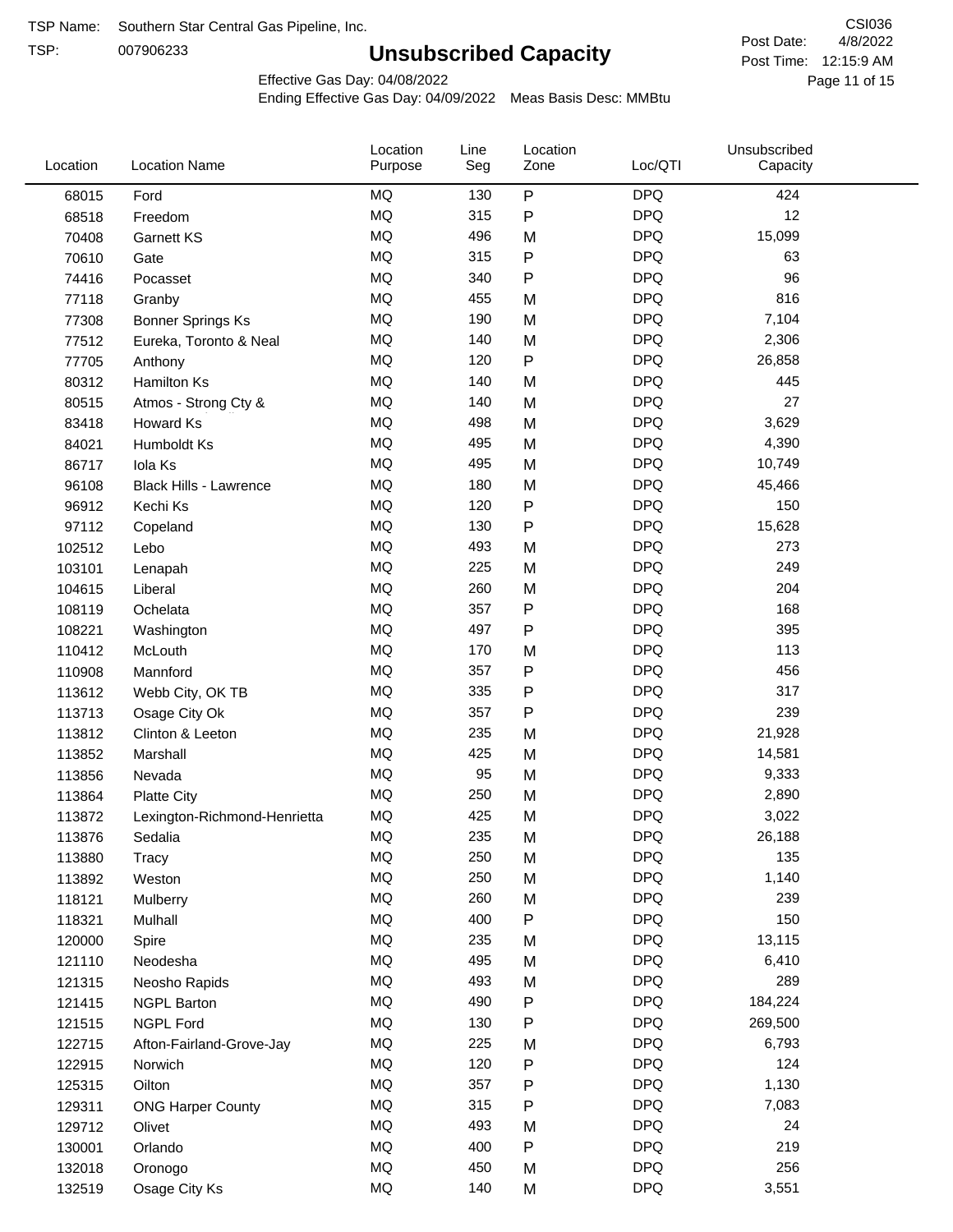TSP:

## **Unsubscribed Capacity**

4/8/2022 Page 12 of 15 Post Time: 12:15:9 AM CSI036 Post Date:

Effective Gas Day: 04/08/2022

| Location | <b>Location Name</b>             | Location<br>Purpose | Line<br>Seg | Location<br>Zone | Loc/QTI    | Unsubscribed<br>Capacity |  |
|----------|----------------------------------|---------------------|-------------|------------------|------------|--------------------------|--|
| 135533   | PEPL Princeton                   | <b>MQ</b>           | 496         | M                | <b>DPQ</b> | 106,178                  |  |
| 135808   | Partridge                        | MQ                  | 130         | P                | <b>DPQ</b> | 134                      |  |
| 136701   | <b>Black Hills Reno</b>          | MQ                  | 130         | P                | <b>DPQ</b> | 12,912                   |  |
| 137550   | <b>Black Hills South Wichita</b> | MQ                  | 120         | P                | <b>DPQ</b> | 18,975                   |  |
| 139712   | Plattsburg                       | <b>MQ</b>           | 250         | M                | <b>DPQ</b> | 1,764                    |  |
| 145950   | Merino                           | <b>MQ</b>           | 490         | P                | <b>DPQ</b> | 156                      |  |
| 150418   | Ramona                           | <b>MQ</b>           | 357         | P                | <b>DPQ</b> | 396                      |  |
| 151525   | Reading                          | <b>MQ</b>           | 140         | M                | <b>DPQ</b> | 20                       |  |
| 154501   | Nelagoney                        | MQ                  | 334         | P                | <b>DPQ</b> | 179                      |  |
| 157025   | Severy                           | <b>MQ</b>           | 498         | M                | <b>DPQ</b> | 142                      |  |
| 163100   | Superior                         | MQ                  | 265         | M                | <b>DPQ</b> | 336                      |  |
| 164725   | Sylvia                           | MQ                  | 130         | P                | <b>DPQ</b> | 141                      |  |
| 168112   | Transwestern Canadian - Del.     | MQ                  | 458         | P                | <b>DPQ</b> | 230,000                  |  |
| 168612   | Chetopa & Rural                  | <b>MQ</b>           | 260         | M                | <b>DPQ</b> | 678                      |  |
| 168620   | Edna & Bartlett                  | <b>MQ</b>           | 260         | M                | <b>DPQ</b> | 248                      |  |
| 172812   | Conner Area                      | <b>MQ</b>           | 195         | M                | <b>DPQ</b> | 139                      |  |
| 172820   | Easton & Lowemont                | MQ                  | 195         | M                | <b>DPQ</b> | 223                      |  |
| 172822   | Savonburg & Elsmore              | MQ                  | 95          | M                | <b>DPQ</b> | 600                      |  |
| 172828   | <b>Fall River</b>                | <b>MQ</b>           | 498         | M                | <b>DPQ</b> | 378                      |  |
| 172832   | Galesburg                        | MQ                  | 495         | M                | <b>DPQ</b> | 191                      |  |
| 172834   | Atmos Energy - Olathe            | MQ                  | 190         | M                | <b>DPQ</b> | 23,240                   |  |
| 172836   | Havana                           | <b>MQ</b>           | 117         | M                | <b>DPQ</b> | 54                       |  |
| 172838   | Hillsdale                        | <b>MQ</b>           | 235         | M                | <b>DPQ</b> | 202                      |  |
| 172844   | Jarbalo                          | <b>MQ</b>           | 170         | M                | <b>DPQ</b> | 146                      |  |
| 172848   | Kickapoo                         | <b>MQ</b>           | 250         | M                | <b>DPQ</b> | 241                      |  |
| 172855   | Liberty                          | MQ                  | 260         | M                | <b>DPQ</b> | 2,880                    |  |
| 172857   | Linwood                          | MQ                  | 195         | M                | <b>DPQ</b> | 330                      |  |
| 172860   | Mc Cune                          | <b>MQ</b>           | 260         | M                | <b>DPQ</b> | 242                      |  |
| 172862   | Moorehead                        | <b>MQ</b>           | 495         | M                | <b>DPQ</b> | 32                       |  |
| 172864   | Moorehead Rural                  | MQ                  | 495         | M                | <b>DPQ</b> | 1,014                    |  |
| 172866   | Mound Valley                     | <b>MQ</b>           | 260         | M                | <b>DPQ</b> | 101                      |  |
| 172870   | Niotaze                          | MQ                  | 117         | M                | <b>DPQ</b> | 351                      |  |
| 172880   | <b>Pleasant Valley</b>           | MQ                  | 180         | M                | <b>DPQ</b> | 24                       |  |
| 172885   | Reno Area                        | MQ                  | 195         | M                | <b>DPQ</b> | 36                       |  |
| 172892   | Wyandotte                        | MQ                  | 190         | M                | <b>DPQ</b> | 10,018                   |  |
| 172944   | Coffeyville Area                 | $\sf{MQ}$           | 260         | M                | <b>DPQ</b> | 138,016                  |  |
| 173214   | Uniontown                        | MQ                  | 95          | M                | <b>DPQ</b> | 276                      |  |
| 176819   | Viola                            | MQ                  | 120         | P                | <b>DPQ</b> | 120                      |  |
| 180311   | Wakita                           | MQ                  | 315         | P                | <b>DPQ</b> | 74                       |  |
| 181013   | Walton                           | MQ                  | 140         | M                | <b>DPQ</b> | 138                      |  |
| 181715   | Wann                             | MQ                  | 225         | M                | <b>DPQ</b> | 65                       |  |
| 223001   | Atchison Eng Defense Ind Plt     | MQ                  | 90          | M                | <b>DPQ</b> | 137                      |  |
| 224501   | <b>ICI Chemical Plant</b>        | MQ                  | 450         | M                | <b>DPQ</b> | 1,880                    |  |
| 225001   | Augusta Sewage Plant             | MQ                  | 295         | P                | <b>DPQ</b> | 63                       |  |
| 243501   | <b>Beech Aircraft Plant</b>      | MQ                  | 120         | P                | <b>DPQ</b> | 5,725                    |  |
| 253001   | Roenbaugh Lease Irrigation       | MQ                  | 130         | Ρ                | <b>DPQ</b> | 107                      |  |
| 266001   | Boeing No 2 Plant                | MQ                  | 120         | Ρ                | <b>DPQ</b> | 16,419                   |  |
| 274001   | Pleasant Valley Irr.             | MQ                  | 130         | P                | <b>DPQ</b> | 233                      |  |
| 285501   | <b>Buildex Haydite Plant</b>     | MQ                  | 250         | M                | <b>DPQ</b> | 8,075                    |  |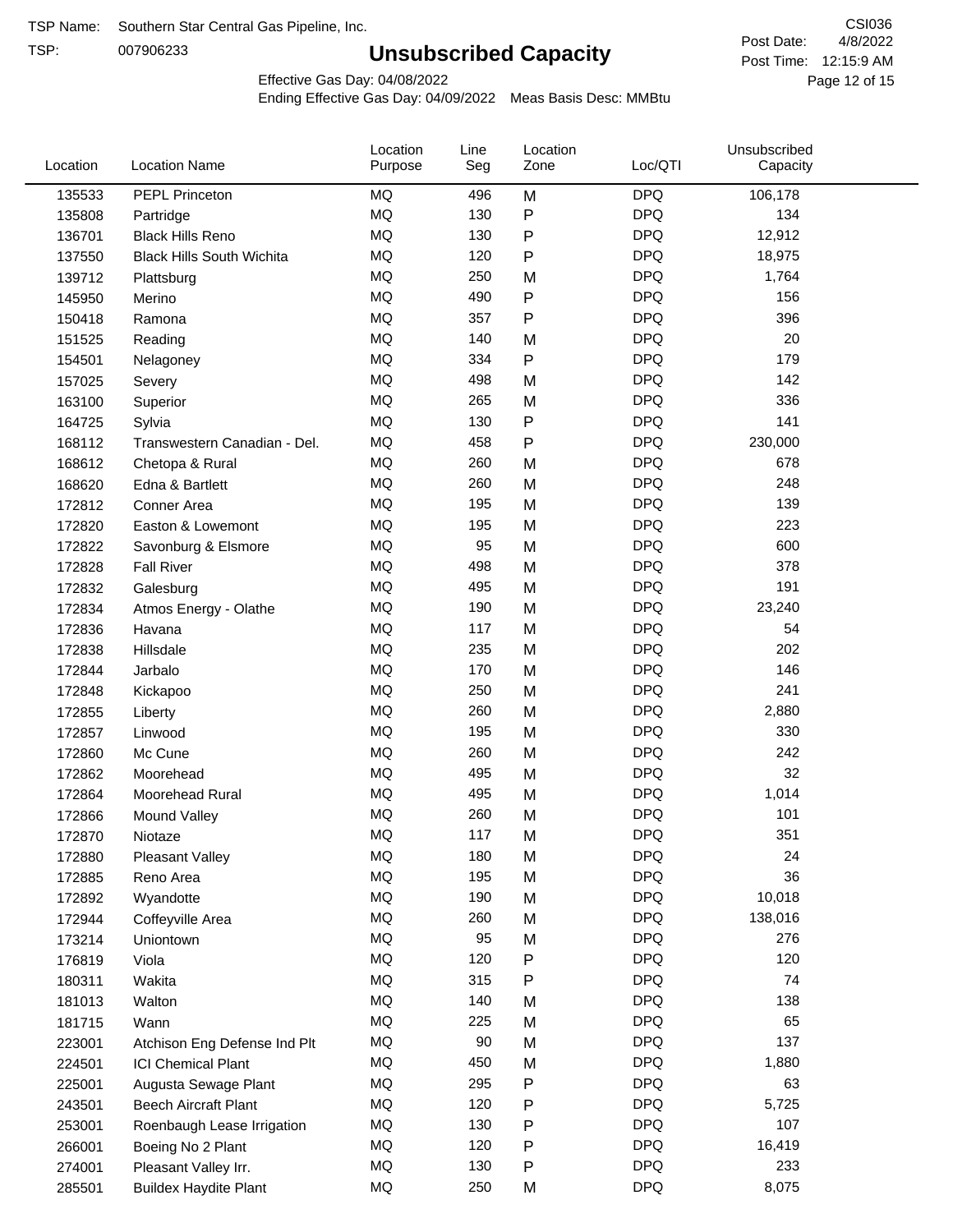TSP:

## **Unsubscribed Capacity**

4/8/2022 Page 13 of 15 Post Time: 12:15:9 AM CSI036 Post Date:

Effective Gas Day: 04/08/2022

| Location | <b>Location Name</b>            | Location<br>Purpose | Line<br>Seg | Location<br>Zone | Loc/QTI    | Unsubscribed<br>Capacity |  |
|----------|---------------------------------|---------------------|-------------|------------------|------------|--------------------------|--|
| 290301   | So Ks & Ok Rr Depot Store &     | MQ                  | 177         | M                | <b>DPQ</b> | $\overline{c}$           |  |
| 297501   | Cargill Salt                    | <b>MQ</b>           | 315         | P                | <b>DPQ</b> | 639                      |  |
| 298001   | Carlson Prodts Mfg Plant        | <b>MQ</b>           | 120         | P                | <b>DPQ</b> | 185                      |  |
| 303701   | Central Plain Feedyard          | <b>MQ</b>           | 315         | P                | <b>DPQ</b> | 151                      |  |
| 310001   | Church SW Irrigation            | <b>MQ</b>           | 130         | P                | <b>DPQ</b> | 60                       |  |
| 329401   | Phillips 66 Ponca City Refinery | MQ                  | 335         | P                | <b>DPQ</b> | 10,000                   |  |
| 332501   | Lawrence Plt Atmos              | MQ                  | 195         | M                | <b>DPQ</b> | 64,427                   |  |
| 334101   | Copeland RE Irrigation          | <b>MQ</b>           | 130         | P                | <b>DPQ</b> | 60                       |  |
| 354001   | Derstein Irrigation             | MQ                  | 130         | P                | <b>DPQ</b> | 60                       |  |
| 355001   | Detrixhe S Irrigation           | MQ                  | 458         | $\mathsf{P}$     | <b>DPQ</b> | 66                       |  |
| 363001   | Wilroads Irrigation             | MQ                  | 130         | P                | <b>DPQ</b> | 534                      |  |
| 378501   | <b>Empire Riverton</b>          | MQ                  | 260         | M                | <b>DPQ</b> | 32,727                   |  |
| 378502   | <b>Empire Energy Center</b>     | MQ                  | 455         | M                | <b>DPQ</b> | 99,068                   |  |
| 378503   | <b>Empire Stateline South</b>   | MQ                  | 260         | M                | <b>DPQ</b> | 35,000                   |  |
| 378504   | <b>Empire Stateline North</b>   | MQ                  | 260         | M                | <b>DPQ</b> | 61,589                   |  |
| 383501   | <b>FMC Chemical Plant</b>       | MQ                  | 195         | M                | <b>DPQ</b> | 4,709                    |  |
| 385001   | Farley Machine Shop             | MQ                  | 45          | $\mathsf{P}$     | <b>DPQ</b> | 61                       |  |
| 387001   | PCS Phosphate                   | <b>MQ</b>           | 260         | M                | <b>DPQ</b> | 1,255                    |  |
| 388001   | Dodge City Plt Koch Nitrogen    | MQ                  | 130         | P                | <b>DPQ</b> | 53,235                   |  |
| 411501   | Gaines FD Burkett Lease         | MQ                  | 140         | M                | <b>DPQ</b> | 262                      |  |
| 428601   | Glacier Mckee-Miller-Thrall-Ma  | MQ                  | 140         | M                | <b>DPQ</b> | 126                      |  |
| 433001   | Goodyear Topeka Tire Plant      | MQ                  | 180         | M                | <b>DPQ</b> | 5,724                    |  |
| 435501   | <b>Gospel Church Building</b>   | MQ                  | 195         | M                | <b>DPQ</b> | $\overline{c}$           |  |
| 441300   | Kansas Hugoton                  | 7S                  | 130         | $\mathsf{P}$     | SGQ        | 54,555                   |  |
| 442350   | Sedalia @ Ottawa                | 7S                  | 235         | M                | SGQ        | 904                      |  |
| 442351   | Little Mo                       | 7S                  | 235         | M                | SGQ        | 0                        |  |
| 443150   | <b>Straight Blackwell</b>       | 7S                  | 315         | P                | SGQ        | 0                        |  |
| 443151   | Waynoka Lateral                 | 7S                  | 315         | P                | SGQ        | 102,337                  |  |
| 443152   | Straight Blackwell @ Beaver     | 7S                  | 315         | P                | SGQ        | 47,725                   |  |
| 443800   | <b>Edmond Blackwell</b>         | 7S                  | 380         | P                | SGQ        | 839                      |  |
| 443851   | LS385 Delivery Constraint       | 7S                  | 385         | P                | SGQ        | 134,541                  |  |
| 444001   | West Edmond                     | 7S                  | 400         | P                | SGQ        | 2,440                    |  |
| 444003   | South Maysville Delivery        | 7S                  | 400         | P                | SGQ        | 105,412                  |  |
| 444550   | Saginaw CS Area Deliveries      | 7S                  | 455         | M                | SGQ        | 71,239                   |  |
| 444580   | Canadian Blackwell              | 7S                  | 458         | P                | SGQ        | 0                        |  |
| 444581   | Canadian Blackwell @            | 7S                  | 458         | P                | SGQ        | 118,611                  |  |
| 444582   | Canadian Blackwell @ Mutual     | 7S                  | 458         | P                | SGQ        | 0                        |  |
| 444901   | <b>Rawlins Hesston Delivery</b> | 7S                  | 490         | P                | SGQ        | 121,424                  |  |
| 444902   | <b>Riner Delivery</b>           | 7S                  | 490         | P                | SGQ        | 184,693                  |  |
| 445538   | Montezuma CS                    | MV                  | 130         | P                | <b>MLQ</b> | 56,201                   |  |
| 445569   | <b>Riner CS</b>                 | MV                  | 490         | P                | <b>MLQ</b> | 1,000                    |  |
| 445577   | Levant CS                       | MV                  | 490         | P                | <b>MLQ</b> | 1,384                    |  |
| 449003   | Edmond CS w/o OK                | MV                  | 400         | P                | <b>MLQ</b> | 1,763                    |  |
| 462001   | <b>Heartland Cement Plant</b>   | MQ                  | 495         | M                | <b>DPQ</b> | 1,046                    |  |
| 465001   | Herzog Cont                     | MQ                  | 250         | M                | <b>DPQ</b> | 3,000                    |  |
| 495501   | Kanopolis Salt Plt Independent  | MQ                  | 265         | M                | <b>DPQ</b> | 61                       |  |
| 519501   | Richie/Ripley                   | MQ                  | 120         | $\mathsf{P}$     | <b>DPQ</b> | 448                      |  |
| 522502   | Lawrence Power Plt              | MQ                  | 180         | M                | <b>DPQ</b> | 138,069                  |  |
| 526001   | Ks Pen Boiler                   | MQ                  | 195         | M                | <b>DPQ</b> | 805                      |  |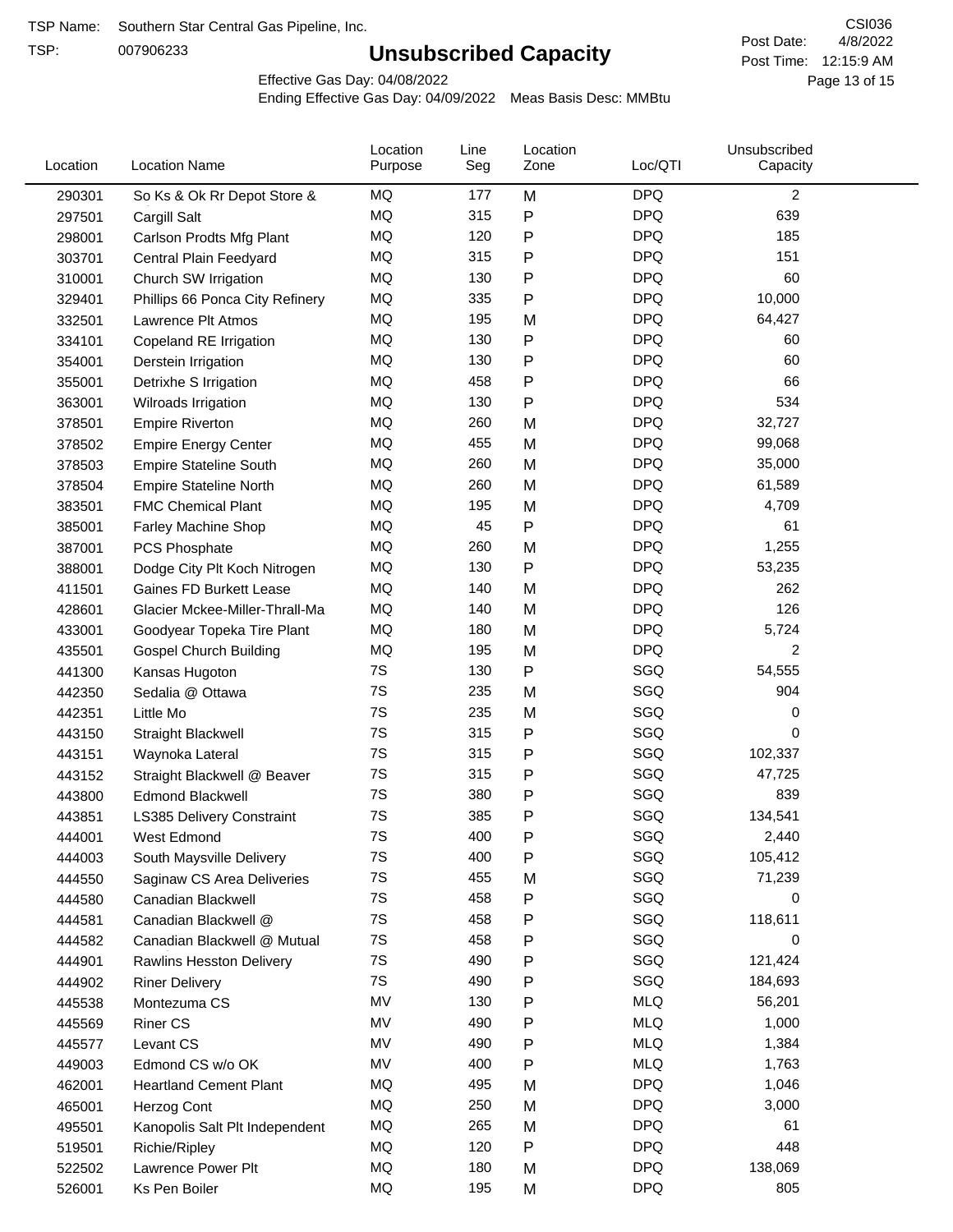TSP:

## **Unsubscribed Capacity**

4/8/2022 Page 14 of 15 Post Time: 12:15:9 AM CSI036 Post Date:

Effective Gas Day: 04/08/2022

| Location | <b>Location Name</b>                     | Location<br>Purpose | Line<br>Seg | Location<br>Zone | Loc/QTI    | Unsubscribed<br>Capacity |  |
|----------|------------------------------------------|---------------------|-------------|------------------|------------|--------------------------|--|
| 526201   | Ks Pen Kitchen                           | MQ                  | 195         | M                | <b>DPQ</b> | 626                      |  |
| 527502   | <b>Black Hills- Lawrence Service</b>     | MQ                  | 195         | M                | <b>DPQ</b> | 46                       |  |
| 527701   | <b>Black Hills- Matfield Green</b>       | MQ                  | 140         | M                | <b>DPQ</b> | 61                       |  |
| 527702   | <b>Black Hills- Towanda Service</b>      | <b>MQ</b>           | 300         | M                | <b>DPQ</b> | 48                       |  |
| 527704   | <b>Black Hills-Wellington</b>            | MQ                  | 333         | Ρ                | <b>DPQ</b> | 48                       |  |
| 527705   | <b>Black Hills- Belle Plaine Service</b> | MQ                  | 333         | P                | <b>DPQ</b> | 84                       |  |
| 527706   | <b>Black Hills- S Wichita</b>            | MQ                  | 120         | P                | <b>DPQ</b> | 5                        |  |
| 541001   | Kimmi Lumber Sawmill                     | MQ                  | 90          | M                | <b>DPQ</b> | 137                      |  |
| 544101   | Knight Feedlot                           | <b>MQ</b>           | 265         | M                | <b>DPQ</b> | 138                      |  |
| 545801   | Jayhawk Chemical Plant                   | MQ                  | 260         | M                | <b>DPQ</b> | 2,313                    |  |
| 560001   | Leavenworth Co Shop Heating              | MQ                  | 195         | M                | <b>DPQ</b> | 10                       |  |
| 571001   | <b>Bunge Milling Grain Dryer</b>         | MQ                  | 90          | M                | <b>DPQ</b> | 2,354                    |  |
| 588701   | Lyons Wtr Pump Station                   | <b>MQ</b>           | 45          | P                | <b>DPQ</b> | 61                       |  |
| 592501   | <b>MEC Machine Shop</b>                  | MQ                  | 177         | M                | <b>DPQ</b> | 186                      |  |
| 620001   | Langdon Pump Station                     | MQ                  | 130         | P                | <b>DPQ</b> | 1,000                    |  |
| 630204   | Ralph Green Powerplant                   | MQ                  | 235         | M                | <b>DPQ</b> | 19,500                   |  |
| 633001   | Mo State School Higginsville             | MQ                  | 425         | M                | <b>DPQ</b> | 164                      |  |
| 640001   | Monarch Humboldt Cem Plt                 | <b>MQ</b>           | 495         | M                | <b>DPQ</b> | 8,127                    |  |
| 654101   | Mull Farms Irrigation                    | MQ                  | 130         | Ρ                | <b>DPQ</b> | 186                      |  |
| 707001   | Oxford Alfala Dehy Plant                 | MQ                  | 333         | P                | <b>DPQ</b> | 647                      |  |
| 709501   | <b>ONEOK Hutchinson Frac Plt</b>         | MQ                  | 130         | Ρ                | <b>DPQ</b> | 11,186                   |  |
| 719001   | Petrolite Wax Refinery                   | <b>MQ</b>           | 357         | P                | <b>DPQ</b> | 4,930                    |  |
| 720001   | Woolaroc Lodge Phillips F                | MQ                  | 357         | Ρ                | <b>DPQ</b> | 168                      |  |
| 725001   | Harrisonville Prod Phillips Pp           | MQ                  | 235         | M                | <b>DPQ</b> | 1,414                    |  |
| 725602   | Wichita Pump Sta Phillips Ppl            | MQ                  | 120         | P                | <b>DPQ</b> | 641                      |  |
| 731001   | Pines Int'l Dehy Plant                   | MQ                  | 195         | M                | <b>DPQ</b> | 273                      |  |
| 739001   | Danny D. & Susan J. Post                 | MQ                  | 130         | P                | <b>DPQ</b> | 60                       |  |
| 753501   | Quivira Country Club House               | MQ                  | 190         | M                | <b>DPQ</b> | 121                      |  |
| 753701   | <b>ONEOK Medford</b>                     | MQ                  | 458         | P                | <b>DPQ</b> | 44,700                   |  |
| 813001   | Wineteer School 260                      | MQ                  | 295         | P                | <b>DPQ</b> | 203                      |  |
| 813401   | Grant School 497                         | MQ                  | 195         | M                | <b>DPQ</b> | 45                       |  |
| 815401   | Minneha Grade School 259                 | MQ                  | 120         | Ρ                | <b>DPQ</b> | 185                      |  |
| 846001   | Smith D Irrigation                       | ΜQ                  | 265         | M                | <b>DPQ</b> | 61                       |  |
| 850001   | Snook M Irrigation                       | MQ                  | 130         | P                | <b>DPQ</b> | 44                       |  |
| 865001   | Southwest Elect Mfg Plant                | MQ                  | 400         | P                | <b>DPQ</b> | 394                      |  |
| 875001   | Stahl Spec Aluminum Alloy                | MQ                  | 235         | M                | <b>DPQ</b> | 4,936                    |  |
| 877001   | St Dept Boys Indust School               | MQ                  | 180         | M                | <b>DPQ</b> | 407                      |  |
| 910001   | <b>Total Ark City Oil Refinery</b>       | MQ                  | 333         | M                | <b>DPQ</b> | 203                      |  |
| 926501   | <b>Urschel DR Irrigation</b>             | MQ                  | 458         | P                | <b>DPQ</b> | 256                      |  |
| 928001   | Mcconnell Air Force Base                 | MQ                  | 295         | P                | <b>DPQ</b> | 7,803                    |  |
| 929201   | Ft. Leavenworth Army Base                | MQ                  | 250         | M                | <b>DPQ</b> | 18,888                   |  |
| 932001   | Leavenworth Penitentiary                 | MQ                  | 250         | M                | <b>DPQ</b> | 3,206                    |  |
| 934201   | Va Admin Center                          | MQ                  | 195         | M                | <b>DPQ</b> | 6,827                    |  |
| 962001   | Sunflower Electric - Judson              | MQ                  | 130         | P                | <b>DPQ</b> | 70,924                   |  |
| 990001   | Yost LM Irrigation                       | MQ                  | 265         | M                | <b>DPQ</b> | 61                       |  |
| 999000   | PMI - Prod to Mkt Interface              | MQ                  | 909         | P                | <b>DPQ</b> | 0                        |  |
| 999000   | PMI - Prod to Mkt Interface              | M <sub>2</sub>      | 909         | M                | <b>RPQ</b> | 0                        |  |
| 999001   | Rawlins-Hesston P/M Interface            | MQ                  | 490         | P                | <b>DPQ</b> | 180,938                  |  |
| 999001   | Rawlins-Hesston P/M Interface            | M <sub>2</sub>      | 490         | M                | <b>RPQ</b> | 180,938                  |  |